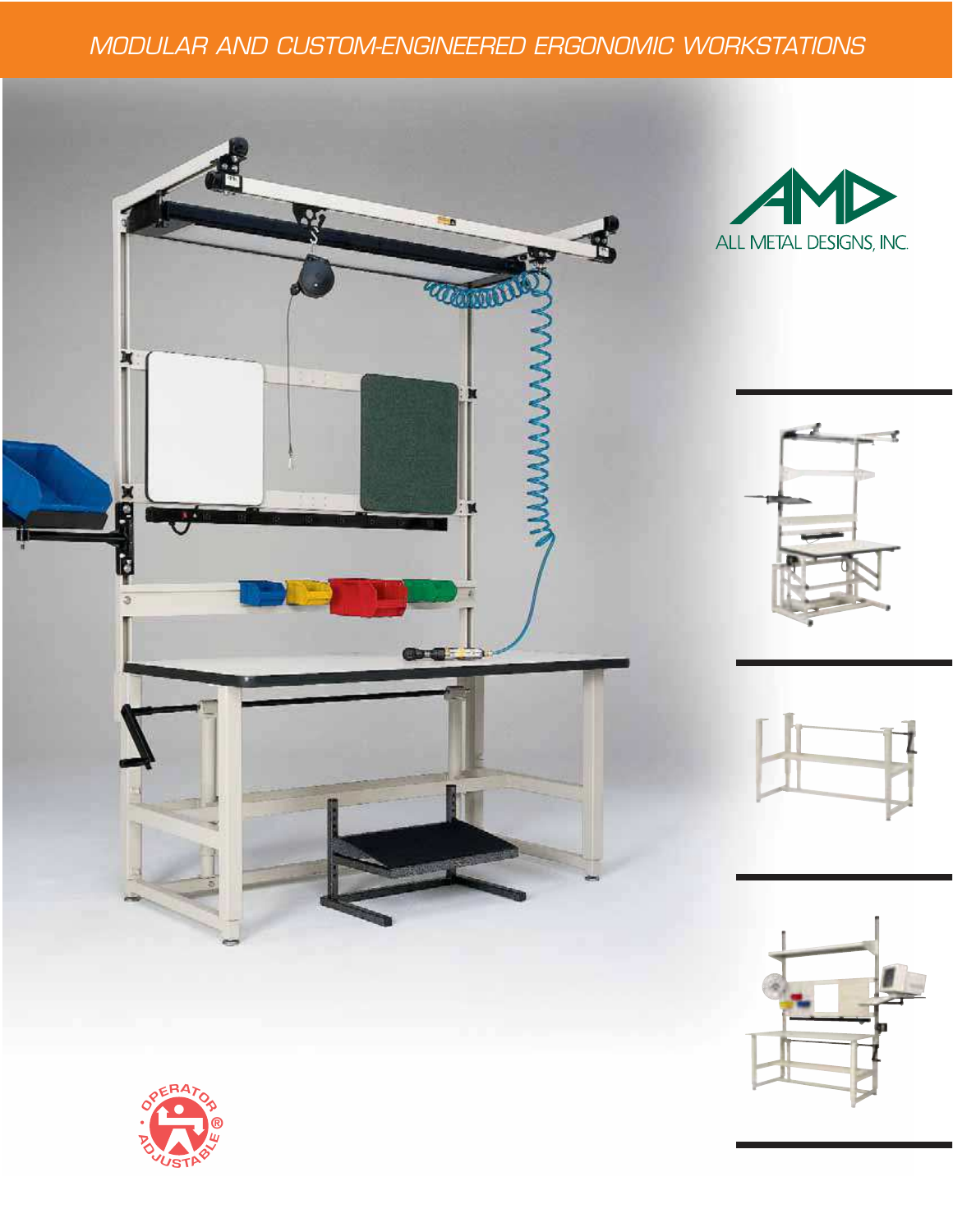|               | <b>TABLE OF CONTENTS</b>                           | PAGE |  |  |  |
|---------------|----------------------------------------------------|------|--|--|--|
|               | The Move to Ergonomics                             | 4    |  |  |  |
|               | Seven Reasons To Choose<br><i>AMD</i> Workstations | 6    |  |  |  |
|               | How To Design<br>an <i>AMD</i> Workstation         | 8    |  |  |  |
|               | <b>Product Line Review</b>                         |      |  |  |  |
|               | Bases (manual, electric, stationary)               | 10   |  |  |  |
|               | <b>Base Options</b>                                | 16   |  |  |  |
|               | <b>Retro-Lift Kits</b>                             | 18   |  |  |  |
|               | Worksurfaces                                       | 19   |  |  |  |
|               | <b>Frames and Columns</b>                          | 20   |  |  |  |
|               | Accessories                                        | 22   |  |  |  |
|               | Organizers/Computer Stands                         | 32   |  |  |  |
|               | Stands and Carts                                   | 33   |  |  |  |
| Terms of Sale |                                                    |      |  |  |  |
| Warranty      |                                                    |      |  |  |  |
|               |                                                    |      |  |  |  |













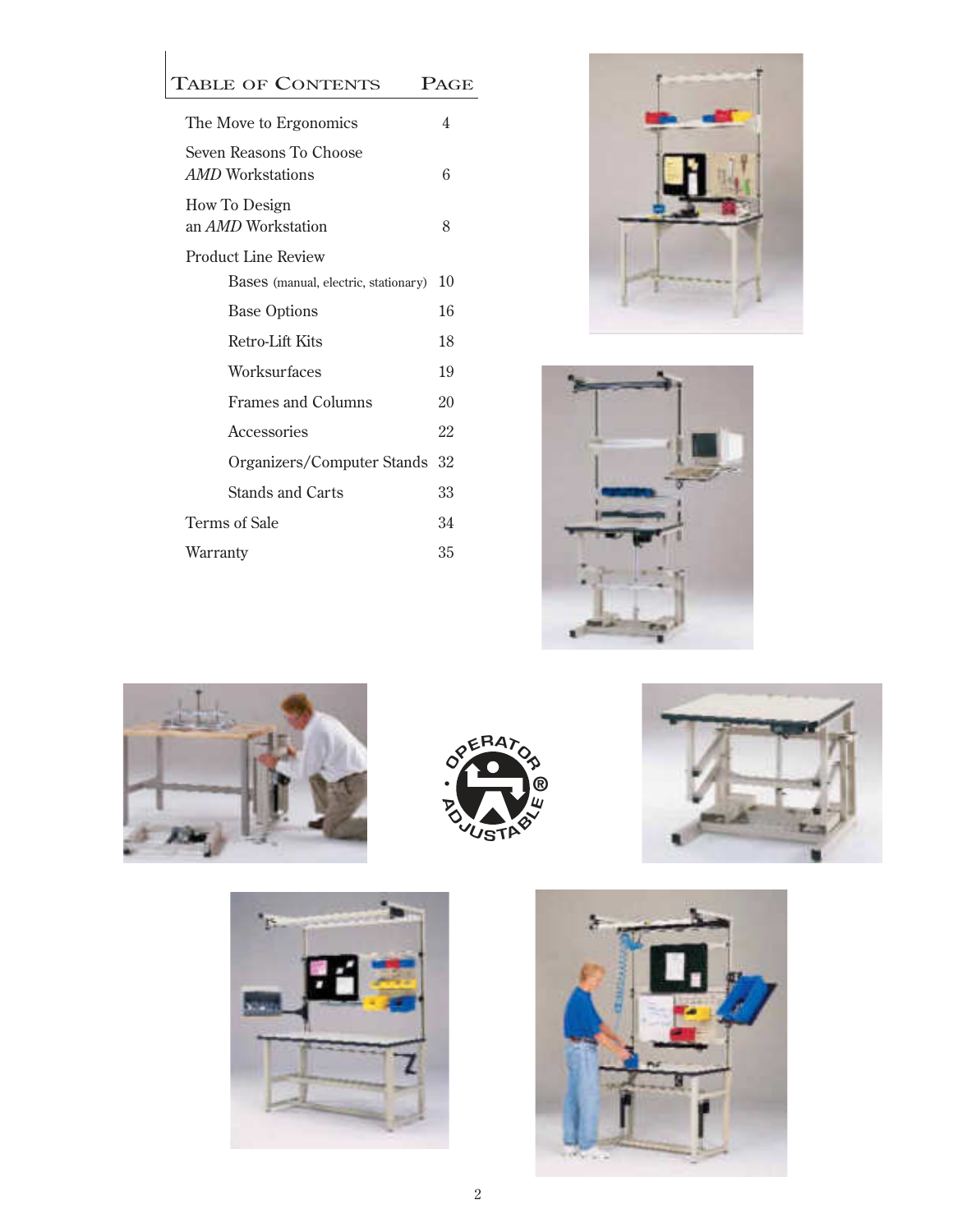

Welcome to *AMD's* line of modular and customengineered ergonomic workstations and accessories. This catalog will introduce you to our extensive range of *Operator Adjustable<sup>TM</sup>* and fixed height workbenches, tables and special-function workstations. As you'll see, our approach involves utilizing both standard components and specialized accessories to meet your specific requirements. Most of our workstations are delivered fully assembled, ready to position and use immediately.

Please remember this catalog cannot show all possible workstation variations, or the custom design-and-build capability we've been providing our customers for over 30 years. It is intended to provide an overview of how we can help you meet the challenge of furnishing your facility with the very best value in high productivity workcenters.









Our 8-minute video demonstrates the unique features and benefits of *Operator Adjustable<sup>™</sup>* Workstations.

Contact AMD today for your FREE copy. Tel: (616) 392-3696 Fax: (616) 392-2922 E-Mail: Info@allmetal.com

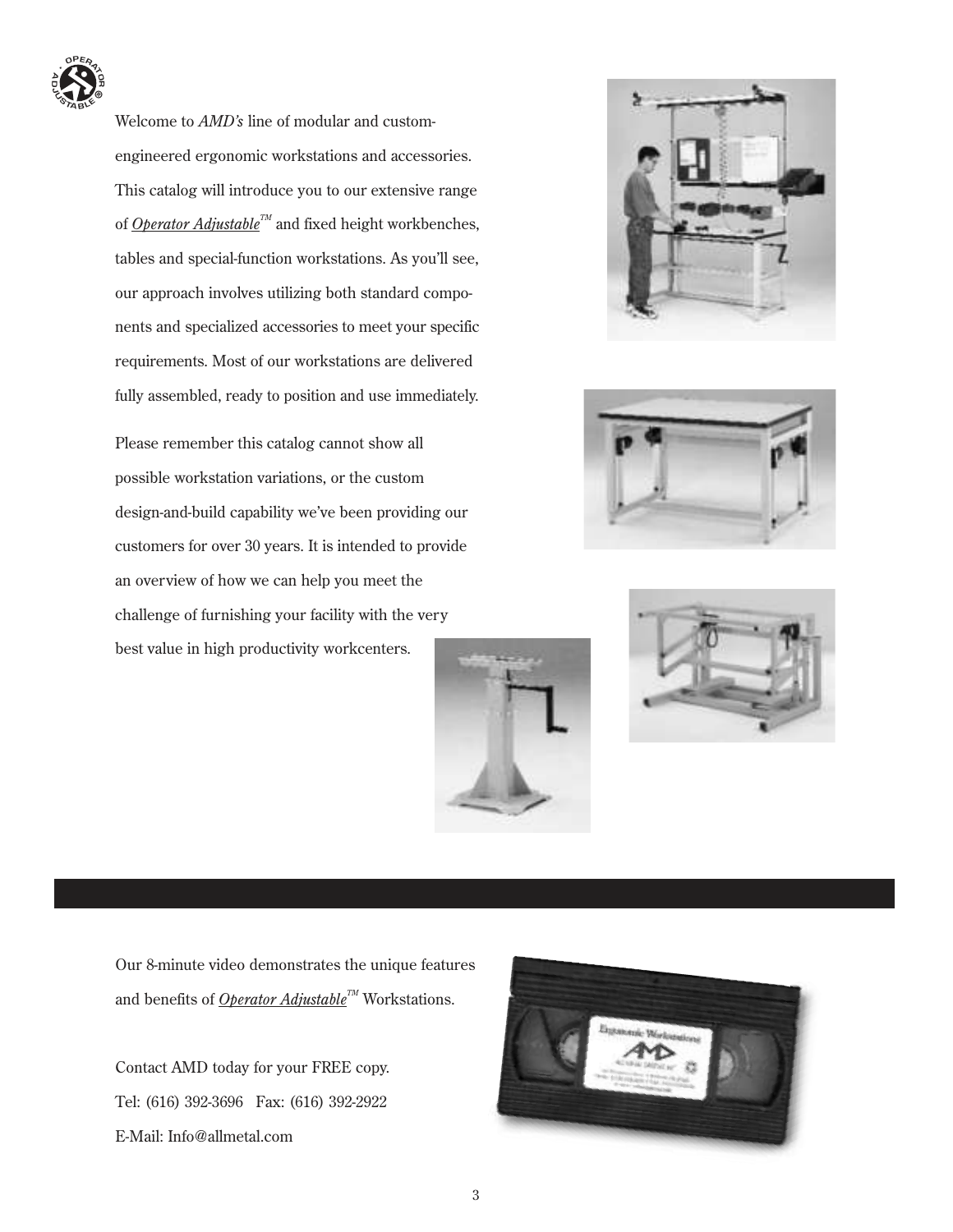The 1990's were called the "decade of ergonomics" as thousands of U.S. companies redesigned their workplace environments to:

- *Improve productivity*
- *Reduce lost work days*
- *Meet governmental requirements.*

## **IMPROVE PRODUCTIVITY**

It has been demonstrated that providing employees with adjustable, ergonomically designed workstations can improve individual productivity by 20% or more. Lowering stress and fatigue improves product quality. Putting tools and components within easy reach facilitates workflow and reduces downtime.



Each year 1.8 million workers in the United States report work-related injuries such as carpal tunnel syndrome, tendinitis and other musculoskeletal disorders (MSDs). In 1999 over one-third of all cases involving injury or illness that resulted in lost workdays were attributable to MSD-type injuries...costing American companies billions of dollars. The indirect costs in lost-work time alone have been estimated at \$100 billion per year. The solution to these problems lies in designing ergonomically sound workplace environments. Employers can reduce many of these risks by using properly designed workstations and selecting appropriate tools and equipment for the job at hand. Employers that have implemented ergonomics programs have had great success in avoiding work related injuries, keeping employees on the job, and boosting productivity and workplace morale.





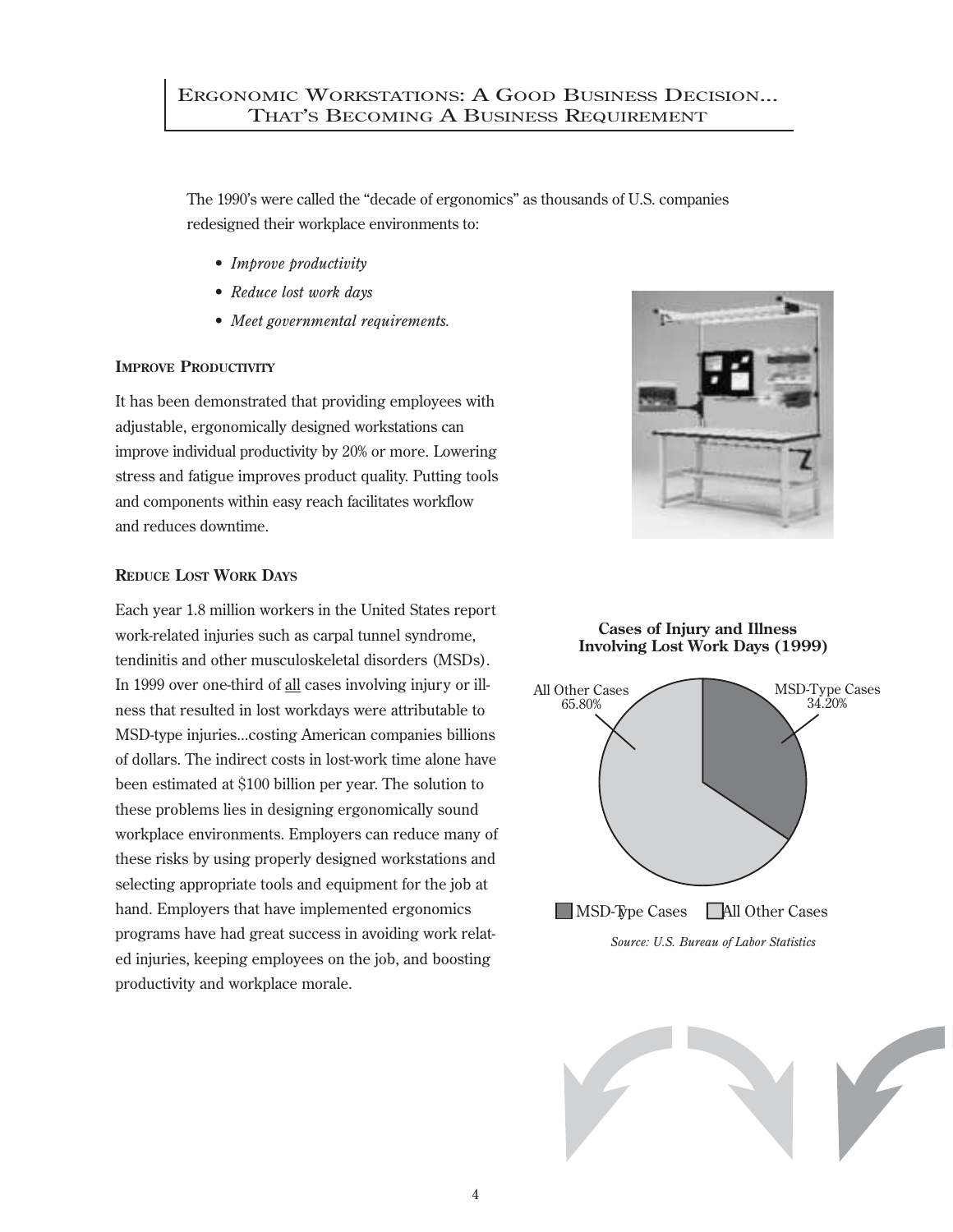#### **MEET GOVERNMENT REQUIREMENTS**

More than three-fourths of all states either have adopted, or are proposing, comprehensive standards governing hazards in the workplace. Although OSHA's adoption of a National Ergonomics Standard has been delayed indefinitely, important federal requirements (including those of the Americans With Disabilities Act) remain.

Failure to comply with these laws and regulations can be very costly and extremely disruptive. Properly designed adjustable workstations, when deployed in conjunction with appropriate tools and equipment, can be a cost-effective means of complying with these existing and emerging legal requirements.

In short, the case for ergonomic workstations has been made. However, questions remain as to: Which manufacturer can best meet the requirements posed by specific applications? Which products provide the best quality and longest useful life? Which design philosophy will provide the flexibility that's needed over time in order to minimize total investment by reducing or eliminating obsolescence?

For hundreds of U.S. companies the answers have been *AMD* and our wide range of modular and custom-engineered ergonomic workstations and accessories.

**Lost Work Days Median/By Cause (1999)**



*Repetitive Motion Injuries (RMIs), with a median of 17 lost workdays per incident, led all causes...at almost three times the national median.*

*Source: U.S. Bureau of Labor Statistics*



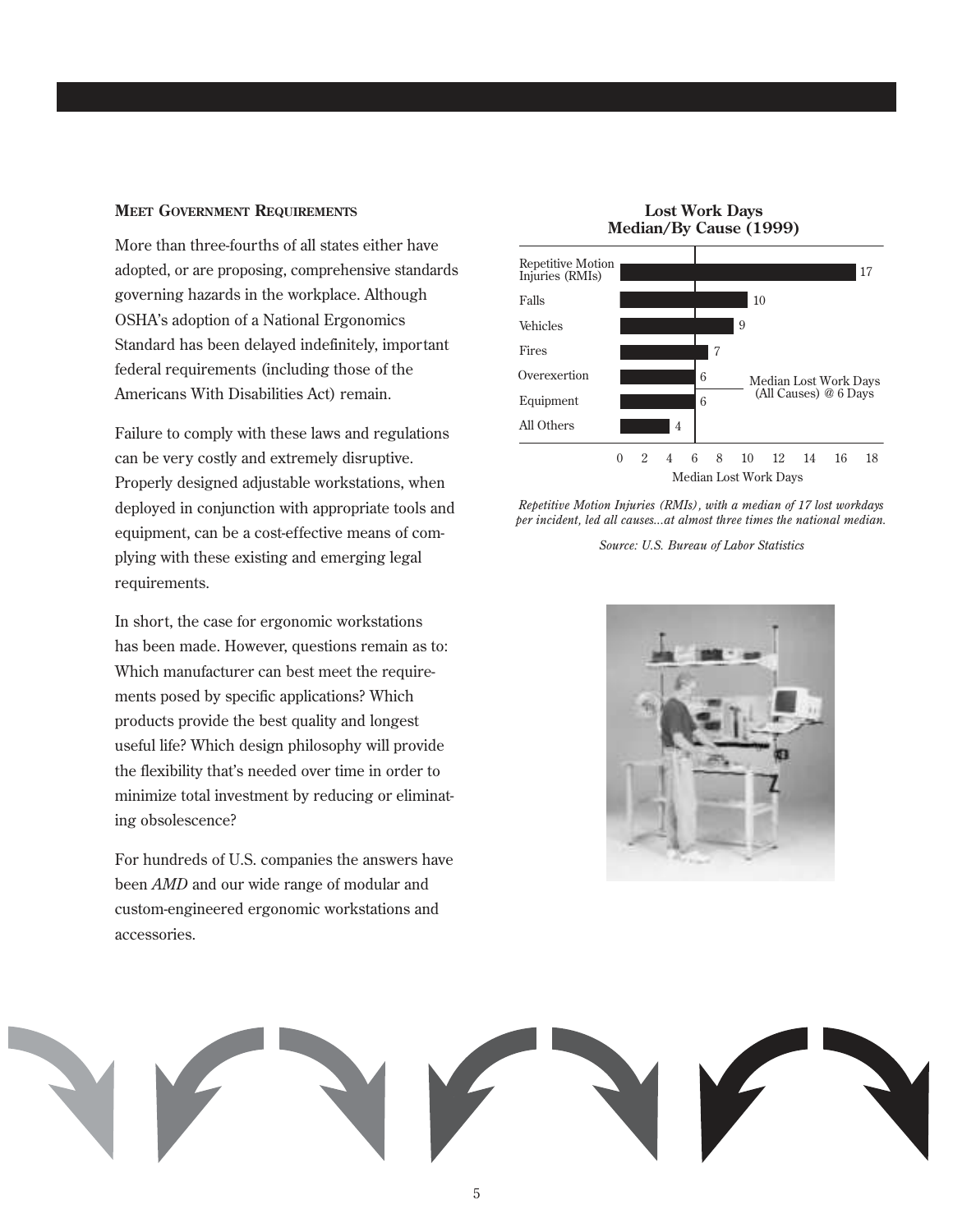## SEVEN REASONS TO CHOOSE *AMD* WORKSTATIONS

The popularity of *AMD* workstations can be traced to our unique approach to workplace design:

*"Workstations must be adjustable to be truly ergonomic. They should be modular and upgradeable in design, so as to retain their value under changing conditions. Modifications to standard products that are needed to meet a customer's specific requirements should be provided efficiently and economically."*

Based on this philosophy, *AMD* features products with the following advantages:



### OPERATOR ADJUSTABILITY

*AMD* offers three different types of height adjustment:

**<sup>O</sup>PERATOR**

**A** $\frac{1}{2}$ **®**

- •Hand-Crank
- •Electric
- •Pin-In-Hole

## 2. MODULAR DESIGN



All *AMD* tables and benches can be converted to complete workstations *at any time*, simply by adding upright/overhead frames and accessories. This modular and upgradeable approach provides the flexibility needed to meet changing job requirements efficiently and economically.

## 3. FEATURES AND DESIGN EXPERIENCE TO MEET EVERY WORKPLACE NEED

Whether your application is light or heavy-duty, or whether it involves production, assembly, or special functions (e.g. test and measurement or packaging and shipping), we offer the components, accessories, and design experience you will need. Specialized features such as tilt tops and oversized worksurfaces can be combined with standard components, such as air manifolds or swing arms, in designs that will optimize worker comfort and productivity – regardless of the task at hand.



## HEAVY-DUTY CONSTRUCTION

The all-steel, fully-welded construction of *AMD* workstations require little or no maintenance in even the toughest environments. Our long-lasting powder-coat finishes are scratch-resistant and never flake. *AMD* workstations will enhance the appearance of your facility for years to come as they contribute to improved productivity and safety.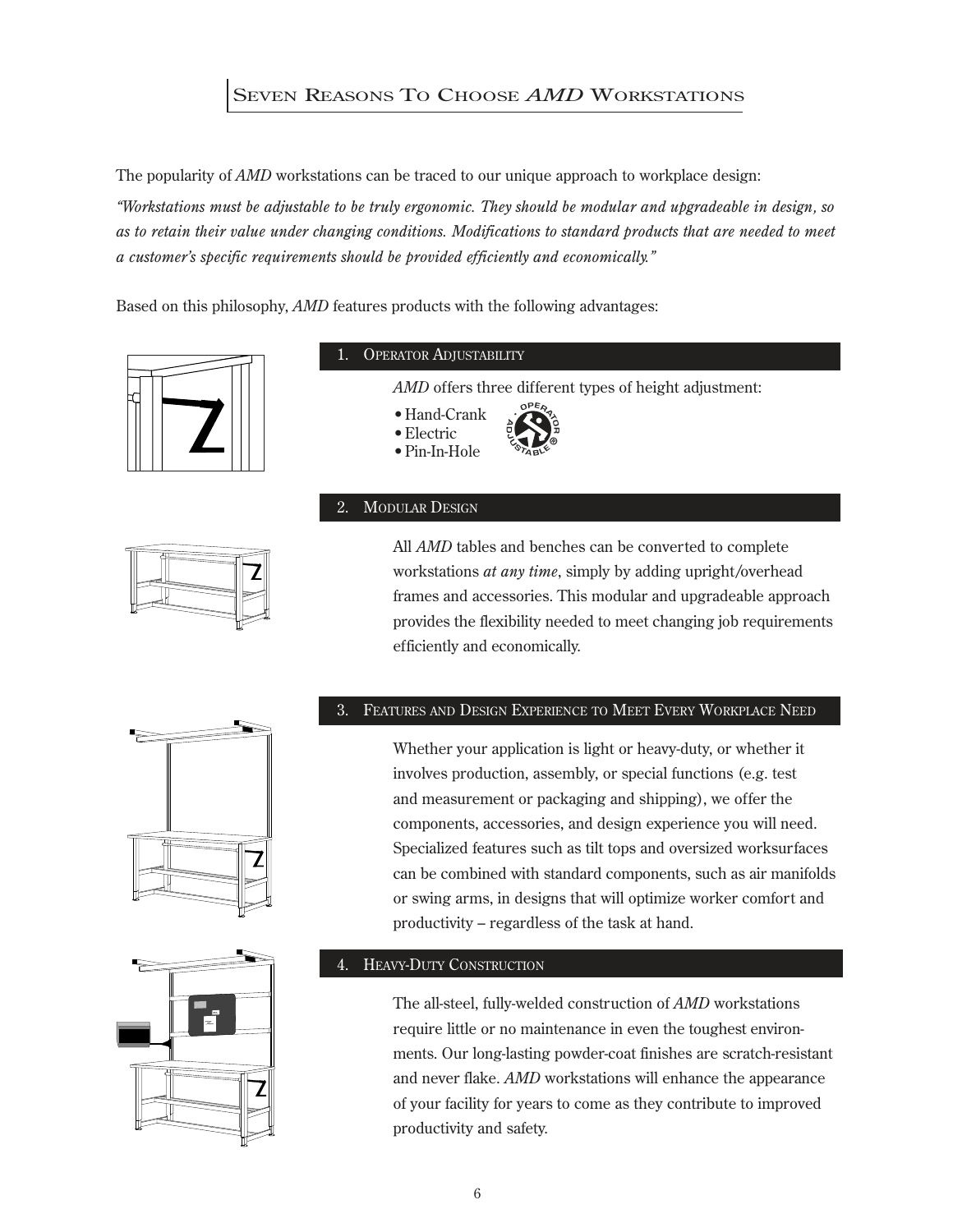#### 5. COMPLETE PRE-SHIPMENT ASSEMBLY

*AMD* units are shipped fully assembled and skidded, ready for use within minutes of delivery. Not only does this eliminate hours of costly set-up time, it ensures proper assembly and places the responsibility for overall quality where it belongs...on us.

#### 6. FREE TRIAL OFFER

Compare the quality and features of *AMD* products against those of any competitor and you'll see why hundreds of companies in all industry sectors have determined that *AMD* products provide the best value. Then consider our Free Trial Offer. Try any of our standard products at your facility for a full 30 days without obligation. If you are not fully satisfied, return them to us within 30 days without obligation. There will be no charge of any kind. Your satisfaction is guaranteed.

### 7. SATISFIED CUSTOMERS IN EVERY INDUSTRY

One of the best reasons to consider *AMD* as your workstation supplier is our long and varied list of satisfied customers. They range from AT&T to Xerox and BMW to Zenith, from Fortune 500 giants to successful, small specialty businesses. It's worth noting that a good number of these firms have been our customers for many years, and are willing to share their opinion of *AMD's* products and services.

**With all this in mind we invite you to review the standard** *AMD* **products in this catalog. Remember that we're always prepared to custom-engineer our workstations to accommodate special tooling or equipment requirements.**

**Give us a call or visit us on-line at...www.allmetal.com.**

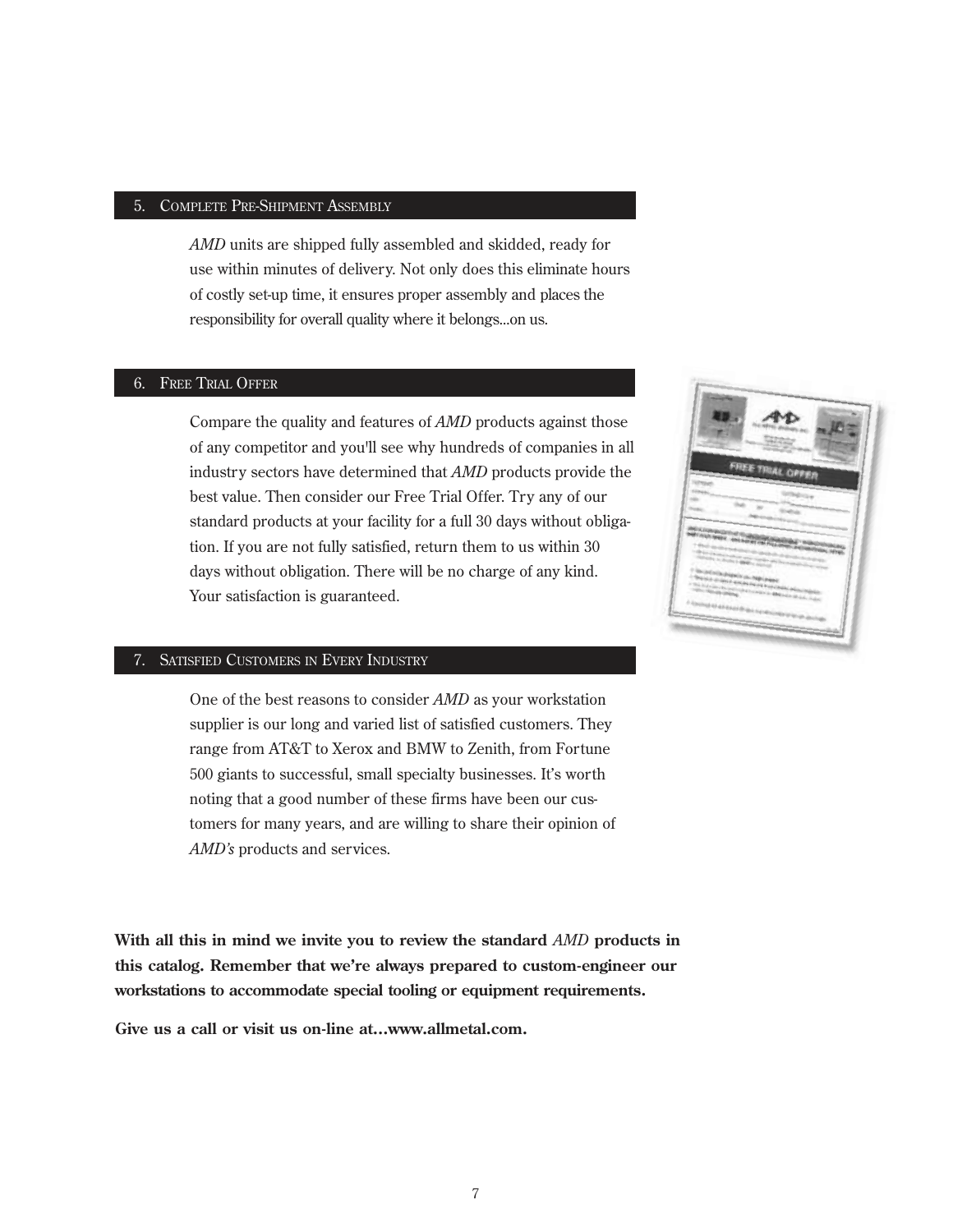## HOW TO DESIGN AN *AMD* WORKSTATION

Follow these six steps to design and equip an *Operator Adjustable*™ Workstation that will meet your specific needs.

## 1. DETERMINE YOUR WEIGHT REQUIREMENTS

You should first determine how much weight the unit will be required to lift (i.e, the "dynamic lift capacity" you will need). Be sure to include the weight of all fixtures, components and tooling that will be positioned on the worksurface.



## 2. SELECT A BASE (PG. 10-15)

Select one of our Pedestal, Four-Legged or NEW "Z" Bases

depending on your weight requirements, the size of worksurface needed, and the preferred method of adjustability (i.e. manual, electric). Our most popular and economical units are our AHT line of manually



adjusted workstations...which provide dynamic lift capacities of up to 600 lbs. If your application involves a dynamic lift capacity of 250 lbs. or less...you should consider our SLA-S-250 Models, which offer the convenience of push-button adjustability at a very reasonable cost.

## 3. ADD BASE OPTIONS (PG. 16-17)

In addition to either manual or electric drives, *AMD's Operator Adjustable*™ Workstations can be equipped with a number of options such as tilt tops, footrest, and casters. (All base options must be incorporated into units as they are built, and therefore must be specified at the time the initial order is placed).

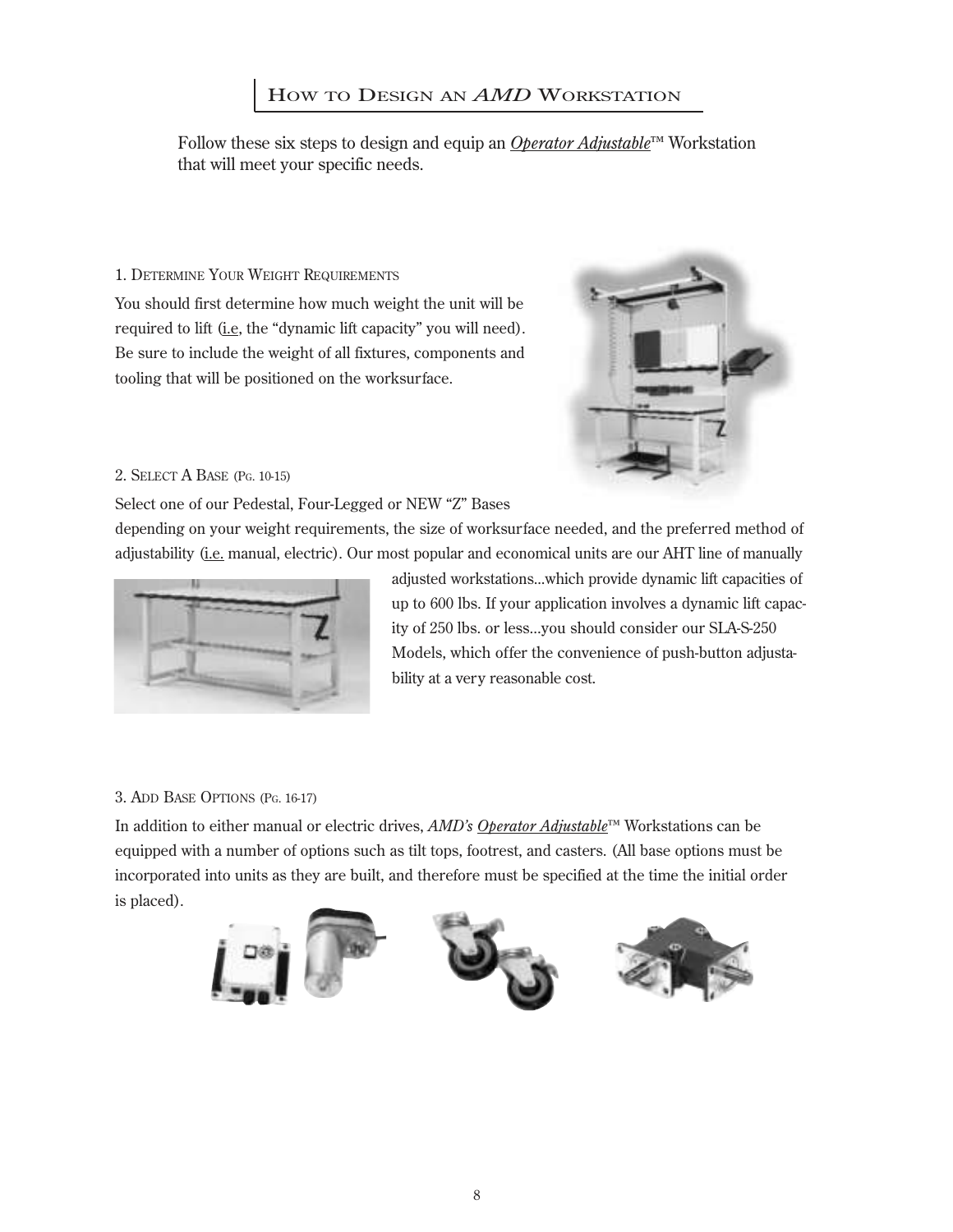### 4. CHOOSE A WORKSURFACE (P. 19)

*AMD's* standard worksurfaces include:

- 1-1/8" High-Pressure Laminate (either square or bullnose edging)
- 1-3/4" Maple (bullnose on front edge only)
- 1/4" Steel (powder coated)

Special worksurfaces (e.g. ESD; UHMW) are also available.



## 5. SELECT AN UPRIGHT OR OVERHEAD FRAME FOR ACCESSORIES (P. 20-21)

The selection of an upright or overhead frame depends on the number and type of tools and accessories



that will be needed. (Overhead frames are required when tools are used with balancers, or when overhead lighting is required. Upright frames can be used to accommodate accessories such as bin rails, tack boards and electric bars.) All *AMD* bases are designed with receiver pockets, which permit the addition or substitution of either upright or overhead frames at any time.

## 6. SELECT APPROPRIATE ACCESSORIES (PG. 22-31)

*AMD's* most popular accessories include:

- Overhead Tool Rail
- Overhead Lighting
- Tack Boards
- Parts Bin Boards and Parts Bin Rails
- Electric Bars (120 Volt)
- Upper and Lower Shelves



**Remember...you can take advantage of our 30-years of design experience by simply giving us a call...or sending us a picture, digital photo or sketch of your application. We'll respond with a quote...usually within 24 hours.**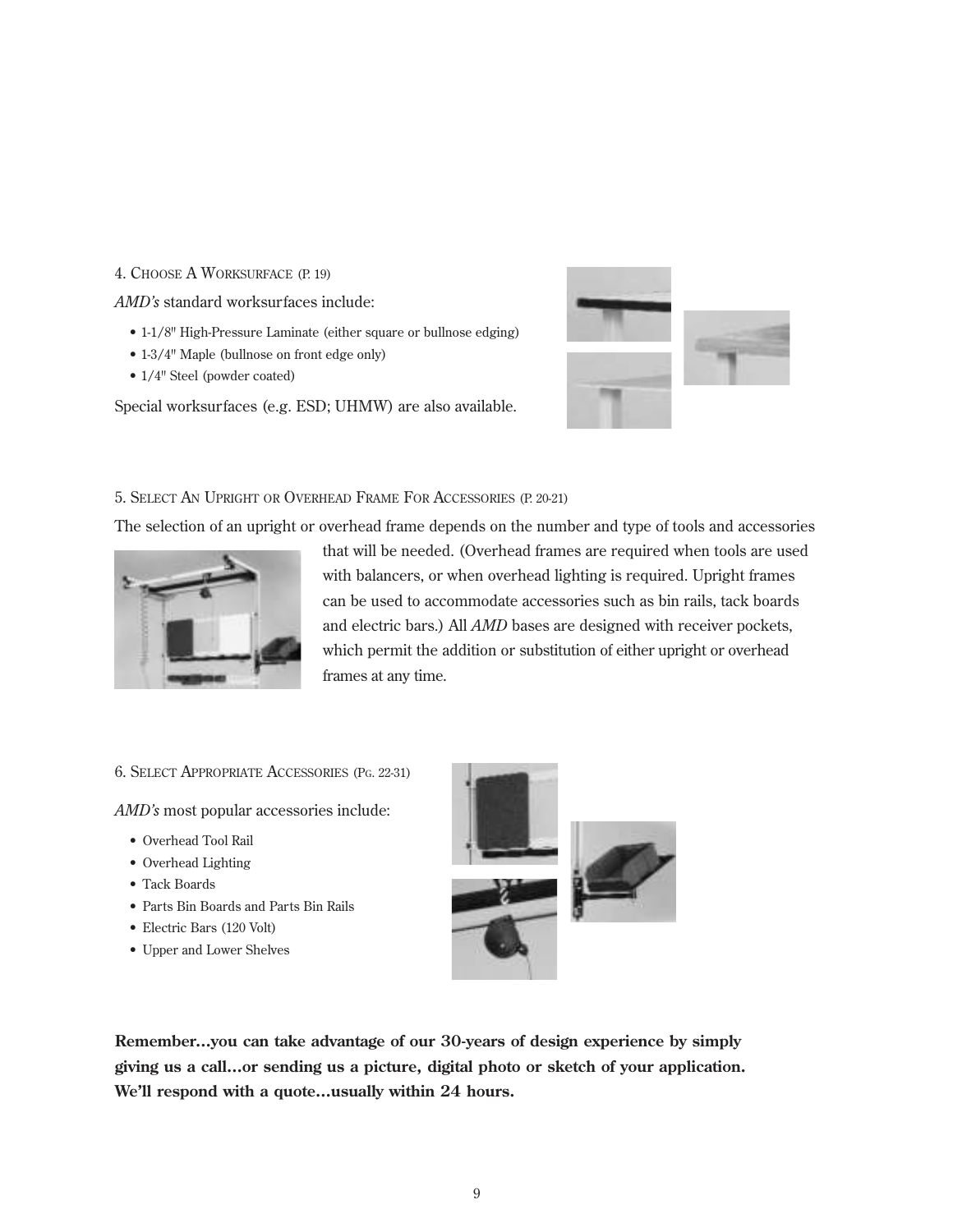## MANUAL BASES

Dynamic Lift Capacity = The maximum amount of weight the workstation can lift. Static Weight Capacity = The maximum amount of weight the unit can hold while stationary.

#### SINGLE PEDESTAL BASE

| No. | Model #<br>500 Lbs. Dyn. Lift Cap.<br>1,500 Lbs. Stat. Wt. Cap. | <b>Fits Top</b>                                                                                            |       | $Color \mid Wt$ . Lbs. |
|-----|-----------------------------------------------------------------|------------------------------------------------------------------------------------------------------------|-------|------------------------|
|     | $APT-1$                                                         | $24'' \times 24''$<br>$24'' \times 30''$<br>$24'' \times 36''$<br>$30'' \times 30''$<br>$30'' \times 36''$ | Beige | 63                     |

- *Height Adjustable 12" Range (Approx. 30" to 42")*
- *7 Gauge (3/16") Welded Steel Construction*
- *Durable Powder Coat Finish*
- *Add Worksurfaces Laminate, Maple, Or Steel*
- *16" x 16" Base Can Be Bolted To The Floor*

### SINGLE PEDESTAL H-BASE

| $\bf{No}.$                    | Model #<br>400 Lbs. Dyn. Lift Cap.<br>1,200 Lbs. Stat. Wt. Cap.        |                  | Model #<br>500 Lbs. Dyn. Lift Cap.<br>1,500 Lbs. Stat. Wt. Cap. | <b>Fits Top   Color  </b>                                                            |       | Wt.<br>Lbs.              |
|-------------------------------|------------------------------------------------------------------------|------------------|-----------------------------------------------------------------|--------------------------------------------------------------------------------------|-------|--------------------------|
|                               | Lift mechanism set at<br>the rear. Chair and<br>wheelchair accessible. |                  | Lift mechanism<br>centered.                                     |                                                                                      |       |                          |
| $\mathfrak{D}$<br>3<br>4<br>5 | APT-HA-1<br>APT-HA-2<br>APT-HA-3<br>APT-HA-4                           | 6<br>7<br>8<br>9 | $APT-H-1$<br>$APT-H-2$<br>$APT-H-3$<br>$APT-H-4$                | $30'' \times 36''$<br>$30'' \times 48''$<br>$36'' \times 36''$<br>$36'' \times 48''$ | Beige | 104<br>115<br>108<br>119 |
|                               | Note: APT-HA Models<br><b>Accommodate Drawers</b>                      |                  | Note: APT-H Models Do Not<br><b>Accommodate Drawers</b>         |                                                                                      |       |                          |



*Model APT-HA-2* 



*Model APT-H-2 w/optional side handle*

- *Height Adjustable 12" Range (Approx. 30" to 42")*
- *• Front Adjustment Standard (Side Adjustment Also Available At No Charge Please Specify)*
- *7 Gauge (3/16") and 11 Gauge (1/8") Welded Steel Construction*
- *Durable Powder Coat Finish*
- *Add Worksurfaces Laminate, Maple Or Steel*
- *Accepts Workstation Frames/Accessories*



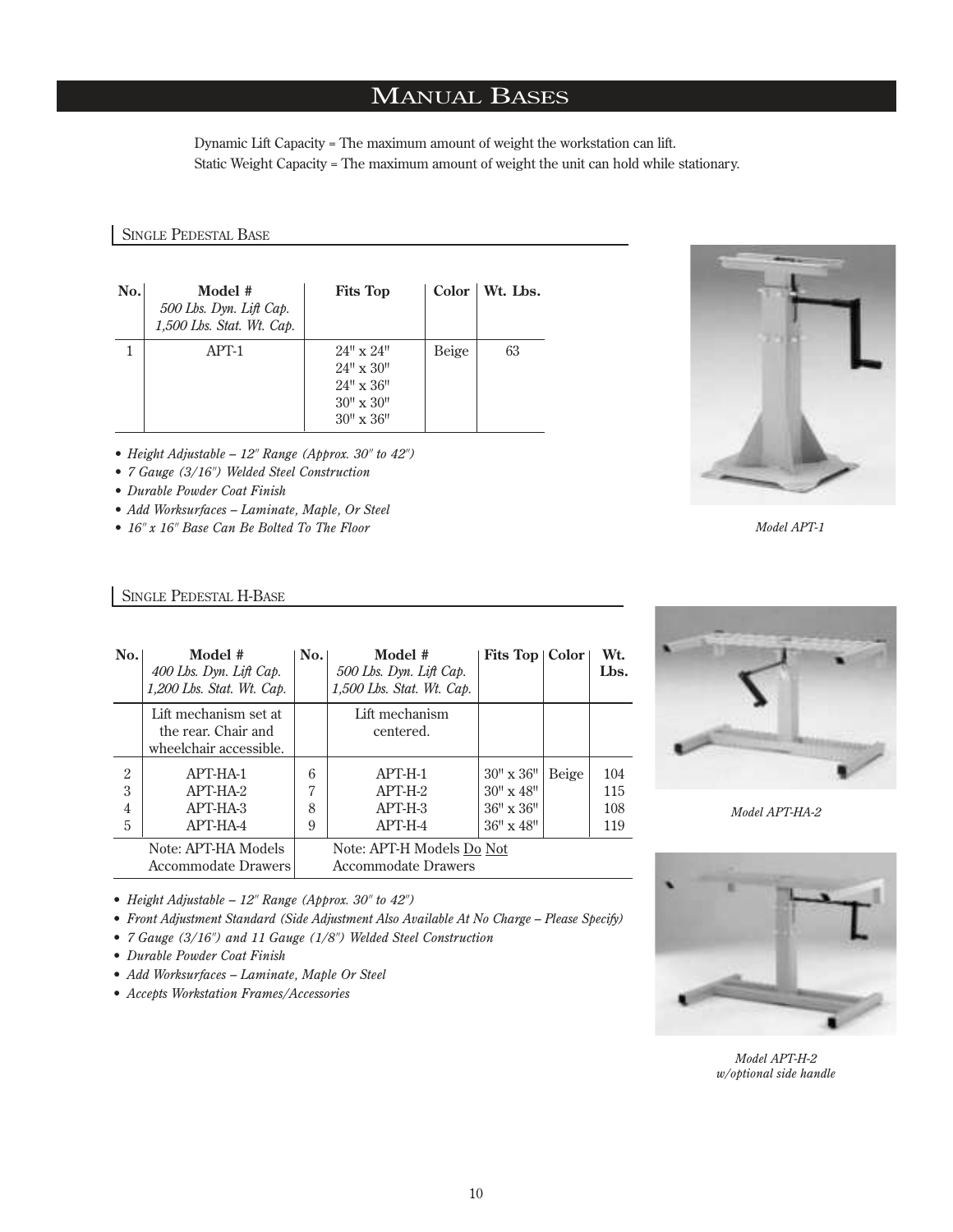

## DUAL PEDESTAL H-BASE

| No. | Model #<br>500 Lbs. Dyn. Lift Cap.<br>$1,500$ Lbs. Stat. Wt. Cap.      | No. | Model #<br>600 Lbs. Dyn. Lift Cap.<br>$1,800$ Lbs. Stat. Wt. Cap. | <b>Fits Top Color</b> |       | Wt.<br>Lbs. |
|-----|------------------------------------------------------------------------|-----|-------------------------------------------------------------------|-----------------------|-------|-------------|
|     | Lift mechanism set at<br>the rear. Chair and<br>wheelchair accessible. |     | Lift mechanism<br>centered.                                       |                       |       |             |
| 10  | $APT-2-1$                                                              | 22  | $APT-1-1$                                                         | $30'' \times 36''$    | Beige | 124         |
| 11  | $APT-2-2$                                                              | 23  | $APT-1-2$                                                         | $30'' \times 48''$    |       | 138         |
| 12  | $APT-2-3$                                                              | 24  | $APT-1-3$                                                         | $30'' \times 60''$    |       | 152         |
| 13  | $APT-2-4$                                                              | 25  | $APT-1-4$                                                         | $30'' \times 72''$    |       | 166         |
| 14  | $APT-2-5$                                                              | 26  | $APT-1-5$                                                         | $30'' \times 84''$    |       | 180         |
| 15  | $APT-2-6$                                                              | 27  | $APT-1-6$                                                         | 30" x 96"             |       | 194         |
| 16  | $APT-2-7$                                                              | 28  | $APT-1-7$                                                         | $36" \times 36"$      |       | 138         |
| 17  | $APT-2-8$                                                              | 29  | $APT-1-8$                                                         | 36" x 48"             |       | 158         |
| 18  | $APT-2-9$                                                              | 30  | $APT-1-9$                                                         | $36'' \times 60''$    |       | 170         |
| 19  | $APT-2-10$                                                             | 31  | $APT-1-10$                                                        | $36'' \times 72''$    |       | 182         |
| 20  | $APT-2-11$                                                             | 32  | $APT-1-11$                                                        | $36'' \times 84''$    |       | 194         |
| 21  | $APT-2-12$                                                             | 33  | $APT-1-12$                                                        | $36'' \times 96''$    |       | 208         |
|     | Note: APT-2 Models                                                     |     | Note: APT-1 Models Do Not                                         |                       |       |             |
|     | <b>Accommodate Drawers</b>                                             |     | <b>Accommodate Drawers</b>                                        |                       |       |             |



*Model APT-1-3*

*• Height Adjustable – 12" Range (Approx. 30" to 42")*

*• 7 Gauge (3/16") and 11 Gauge (1/8") Welded Steel Construction* 

*• Durable Powder Coat Finish*

*• 96" Units use 84" Accessories*

## ADJUSTABLE TABLE BASE

| No. | Model #<br>500 Lbs. Dyn. Lift Cap.<br>$1,500$ Lbs. Stat. Wt. Cap.      | No. | Model #<br>600 Lbs. Dyn. Lift Cap.<br>1,800 Lbs. Stat. Wt. Cap. | Fits Top Color           | Wt.<br>Lbs. |
|-----|------------------------------------------------------------------------|-----|-----------------------------------------------------------------|--------------------------|-------------|
|     | Lift mechanism set at<br>the rear. Chair and<br>wheelchair accessible. |     | Lift mechanism<br>centered.                                     |                          |             |
| 34  | $AHT-2-1$                                                              | 46  | $AHT-1-1$                                                       | $30'' \times 36''$ Beige | 116         |
| 35  | $AHT-2-2$                                                              | 47  | $AHT-1-2$                                                       | $30'' \times 48''$       | 125         |
| 36  | $AHT-2-3$                                                              | 48  | $AHT-1-3$                                                       | $30'' \times 60''$       | 134         |
| 37  | $AHT-2-4$                                                              | 49  | $AHT-1-4$                                                       | $30'' \times 72''$       | 171         |
| 38  | $AHT-2-5$                                                              | 50  | $AHT-1-5$                                                       | $30'' \times 84''$       | 178         |
| 39  | $AHT-2-6$                                                              | 51  | $AHT-1-6$                                                       | $30'' \times 96''$       | 122         |
| 40  | $AHT-2-7$                                                              | 52  | $AHT-1-7$                                                       | $36'' \times 36''$       | 125         |
| 41  | $AHT-2-8$                                                              | 53  | $AHT-1-8$                                                       | $36'' \times 48''$       | 134         |
| 42  | $AHT-2-9$                                                              | 54  | $AHT-1-9$                                                       | $36" \times 60"$         | 143         |
| 43  | $AHT-2-10$                                                             | 55  | $AHT-1-10$                                                      | 36" x 72"                | 177         |
| 44  | AHT-2-11                                                               | 56  | AHT-1-11                                                        | $36'' \times 84''$       | 192         |
| 45  | AHT-2-12                                                               | 57  | AHT-1-12                                                        | $36" \times 96"$         | 207         |
|     | Note: AHT-2 Models<br><b>Accommodate Drawers</b><br>and Shelves        |     | Note: AHT-1 Models<br>Do Not Accommodate<br>Drawers and Shelves |                          |             |



*Model AHT-2-3*

*• Height Adjustable – 12" Range (Approx. 30" to 42")*

*• Durable Powder Coat Finish*

*• 96" Units use 84" Accessories*

*<sup>• 11</sup> Gauge (1/8") Welded Steel Construction*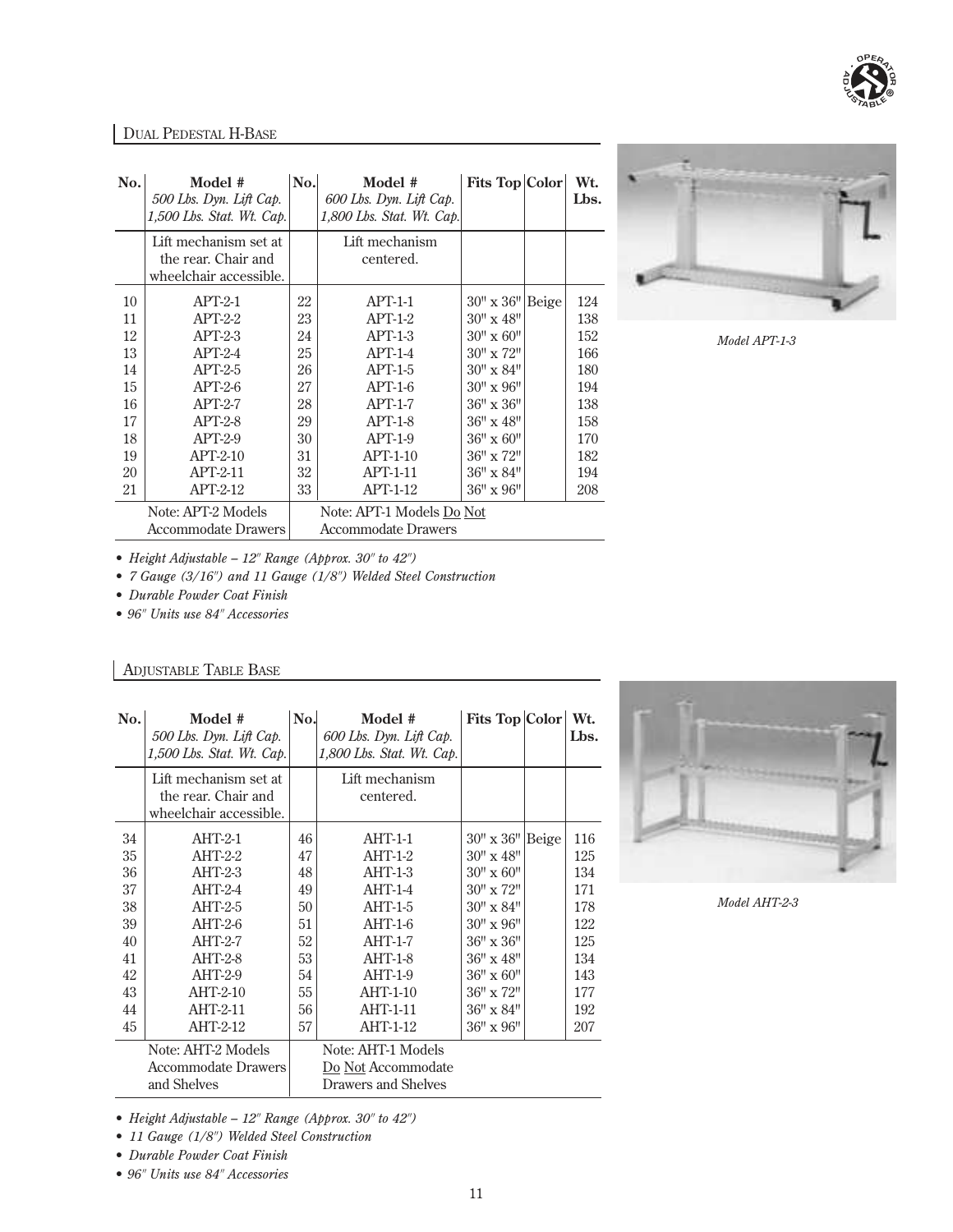## MANUAL BASES

Dynamic Lift Capacity = The maximum amount of weight the workstation can lift. Static Weight Capacity = The maximum amount of weight the unit can hold while stationary.

#### SINGLE PEDESTAL DELTA BASE

| No. | Model #<br>$\begin{array}{ l} 500 \text{ Lbs.}\ Dyn. \text{ Lift } Cap. \\ 1,500 \text{ Lbs.}\ \text{Stat.}\ Wt. \text{Cap.} \end{array}$ | <b>Fits Top</b>                              | $\vert$ Color $\vert$ Wt. Lbs. |
|-----|-------------------------------------------------------------------------------------------------------------------------------------------|----------------------------------------------|--------------------------------|
| 58  | AWS-1                                                                                                                                     | $ 30" \times 48"$ and $36" \times 48"$ Beige | 165                            |

- *Height Adjustable 12" Range (Approx. 30" to 42")*
- *7 Gauge (3/16") and 11 Gauge (1/8") Welded Steel Construction*
- *Durable Powder Coat Finish*
- *Add Worksurfaces Laminate, Maple Or Steel*
- *Accepts Workstation Frames/Accessories*



*Model AWS-1*

### DUAL PEDESTAL DELTA BASE

| No. | Model #<br>1,000 Lbs. Dyn. Lift Cap.<br>3,000 Lbs. Stat. Wt. Cap. | <b>Fits Top</b>                           |       | Color   Wt. Lbs. |
|-----|-------------------------------------------------------------------|-------------------------------------------|-------|------------------|
| 59  | AWS-2-2                                                           | $30'' \times 48''$ and $36'' \times 48''$ | Beige | 204              |
| 60  | AWS-2-3                                                           | $30'' \times 60''$ and $36'' \times 60''$ |       | 219              |
| 61  | $AWS-2-4$                                                         | $30'' \times 72''$ and $36'' \times 72''$ |       | 234              |
| 62  | $AWS-2-5$                                                         | 30" x 84" and 36" x 84"                   |       | 249              |

*• Height Adjustable – 12" Range (Approx. 30" to 42")*

- *7 Gauge (3/16") and 11 Gauge (1/8") Welded Steel Construction*
- *Durable Powder Coat Finish*
- *Add Worksurfaces Laminate, Maple Or Steel*
- *Accepts Workstation Frames/Accessories*



*Model AWS-2-2*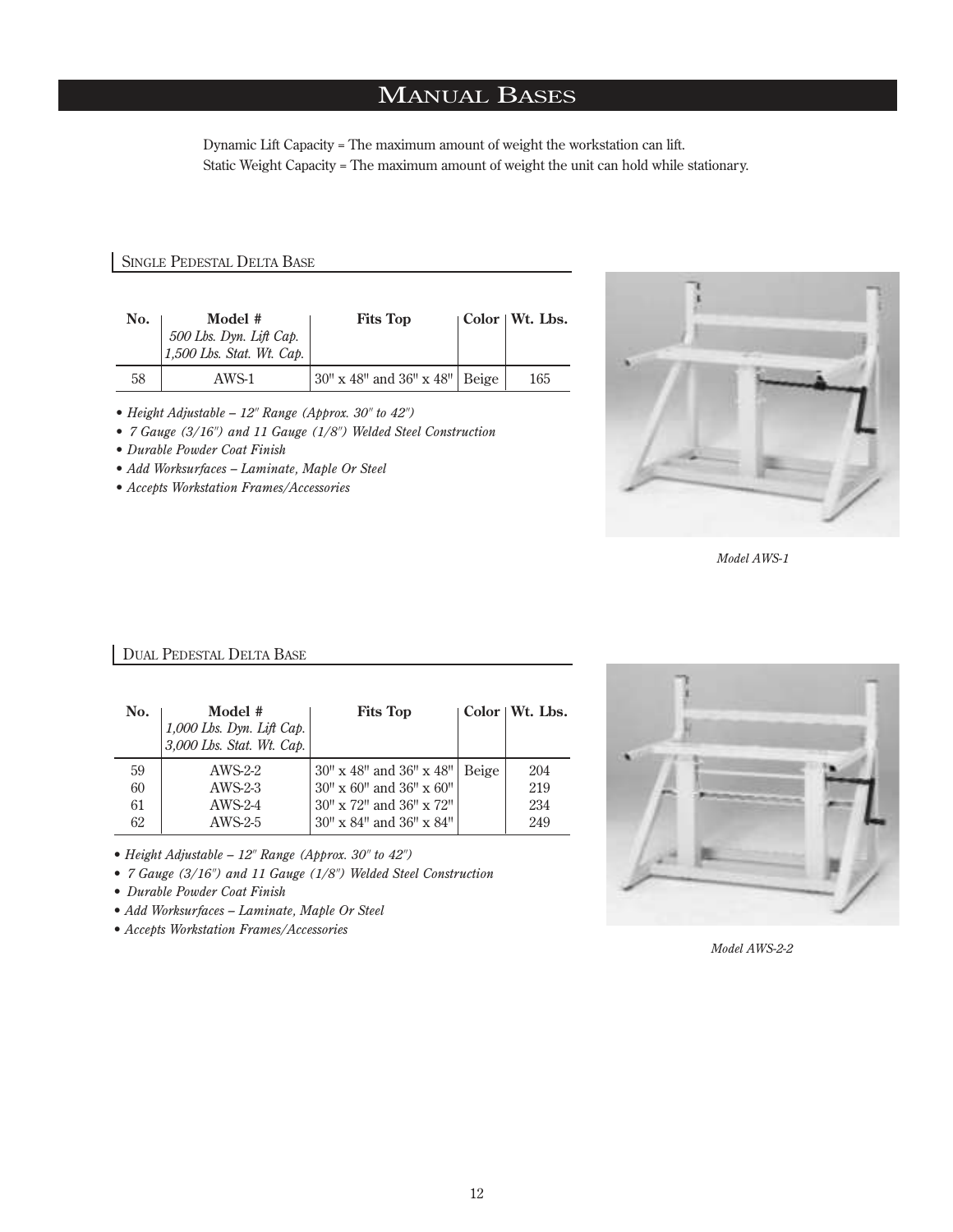## STATIONARY BASES

#### FIXED HEIGHT BASE

| No. | Model #<br>2,500 Lbs. Cap. | <b>Fits Top</b>    |       | Color Wt. Lbs. |
|-----|----------------------------|--------------------|-------|----------------|
| 63  | <b>FHT-1-1</b>             | $30''$ X $36''$    | Beige | 59             |
| 64  | <b>FHT-1-2</b>             | $30''$ X $48''$    |       | 63             |
| 65  | <b>FHT-1-3</b>             | $30'' \times 60''$ |       | 67             |
| 66  | <b>FHT-1-4</b>             | 30" X 72"          |       | 106            |
| 67  | <b>FHT-1-5</b>             | 30" X 84"          |       | 116            |
| 68  | <b>FHT-1-6</b>             | $30'' \times 96''$ |       | 126            |
| 69  | <b>FHT-1-7</b>             | $36"$ X $36"$      |       | 62             |
| 70  | <b>FHT-1-8</b>             | 36" X 48"          |       | 66             |
| 71  | <b>FHT-1-9</b>             | $36"$ X $60"$      |       | 70             |
| 72  | FHT-1-10                   | 36" X 72"          |       | 109            |
| 73  | FHT-1-11                   | 36" X 84"          |       | 119            |
| 74  | <b>FHT-1-12</b>            | 36" X 96"          |       | 129            |



*Model FHT-1-2*

*• Base Height – 35"*

*• 11 Gauge (1/8") Welded Steel Construction* 

*• Durable Powder Coat Finish*

*• 96" Units use 84" Accessories*

## PIN-IN-HOLE LEG OPTION FOR FHT MODELS (ABOVE)

| No. | Option |       | Color   Wt. Lbs. |
|-----|--------|-------|------------------|
| 75  | PIH-1  | Beige |                  |

- *Height Adjustable 8" Range (Approximately 29" to 37")*
- *11 Gauge (1/8") Welded Steel Construction*
- *Durable Powder Coat Finish*
- *Adds Adjustable Legs to FHT Bases*



*Optional PIH Leg Adjustment Shown*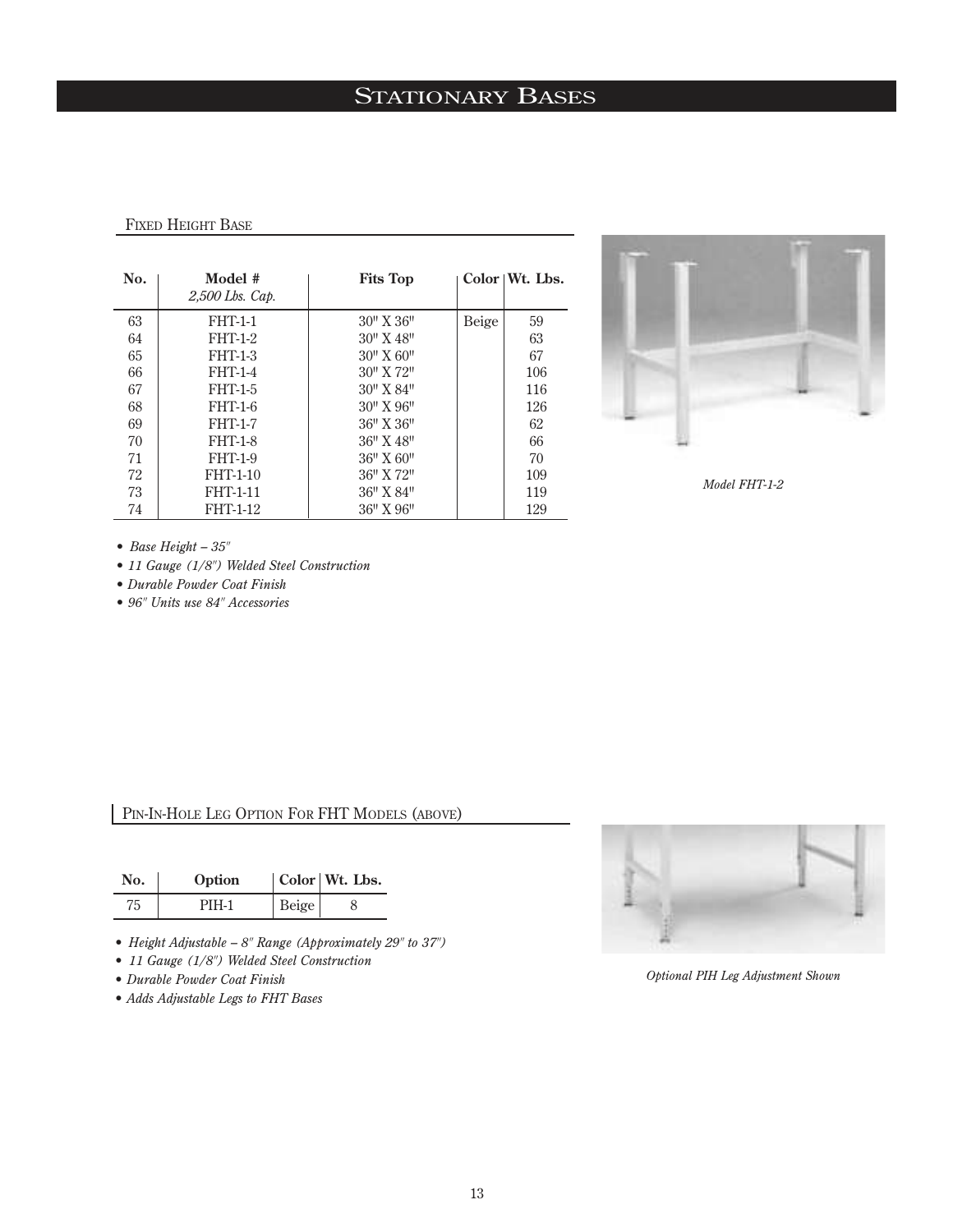## ELECTRICAL BASES

Dynamic Lift Capacity = The maximum amount of weight the workstation can lift. Static Weight Capacity = The maximum amount of weight the unit can hold while stationary.

## "Z" BASES – SINGLE ACTUATOR

|          | Model #<br>250 Lbs. Dyn. Lift Cap.<br>500 Lbs. Stat. Wt. Cap.                                          |          | No. Stationary Uprights   No. Stationary Uprights   No.  <br>Model #<br>750 Lbs. Dyn. Lift Cap.<br>800 Lbs. Stat. Wt. Cap. |                                                   | <b>Moveable Uprights</b><br>Model #<br>500 Lbs. Dyn. Lift Cap.<br>800 Lbs. Stat. Wt. Cap. | <b>Fits Top</b>                                              | Color | Wt.<br>Lbs. |
|----------|--------------------------------------------------------------------------------------------------------|----------|----------------------------------------------------------------------------------------------------------------------------|---------------------------------------------------|-------------------------------------------------------------------------------------------|--------------------------------------------------------------|-------|-------------|
| 76<br>77 | SLA-S-250-1<br>SLA-S-250-2                                                                             | 78<br>79 | SLA-S-750-1<br>SLA-S-750-2                                                                                                 | 80<br>81                                          | SLA-M-500-1<br>SLA-M-500-2                                                                | $30''$ or $36'' \times 36''$<br>$30''$ or $36'' \times 48''$ | Beige | 141<br>155  |
|          | Note: $2/3$ <sup>"</sup> Per<br>Note: $1/3$ <sup>"</sup> Per<br>Second Adjustment<br>Second Adjustment |          |                                                                                                                            | Note: $2/3$ <sup>"</sup> Per<br>Second Adjustment |                                                                                           |                                                              |       |             |



*Model SLA-S-250-1 With Stationary Uprights*

- *Height Adjustable 12" Range (Approx. 30" to 42")*
- *11 Gauge (1/8") Welded Steel Construction*
- *Durable Powder Coat Finish*
- *All Units Include Base & Electric Drive*
- *Hi-Lo Targets Standard*
- *Add Worksurfaces Laminate, Maple Or Steel*
- *Accepts Workstation Frames/Accessories*



*Model SLA-M-500-1 With Moveable Uprights*

#### "Z" BASES – DUAL ACTUATORS

| $\bf{No.}$ | Stationary Uprights   No.<br>Model #<br>$500$ Lbs. Dyn. Lift Cap.<br>$1,000$ Lbs. Stat. Wt. Cap. |    | Stationary Uprights   No.  <br>Model #<br>$1,500$ Lbs. Dyn. Lift Cap.<br>$2,000$ Lbs. Stat. Wt. Cap. |    | Moveable Uprights<br>Model #<br>$1,000$ Lbs. Dyn. Lift Cap.<br>$1,500$ Lbs. Stat. Wt. Cap. | <b>Fits Top</b>           | Color | Wt.<br>Lbs. |
|------------|--------------------------------------------------------------------------------------------------|----|------------------------------------------------------------------------------------------------------|----|--------------------------------------------------------------------------------------------|---------------------------|-------|-------------|
| 82         | DLA-S-500-1                                                                                      | 87 | DLA-S-1500-1                                                                                         | 92 | DLA-M-1000-1                                                                               | $30"$ or $36"$ x $36"$    | Beige | 148         |
| 83         | DLA-S-500-2                                                                                      | 88 | DLA-S-1500-2                                                                                         | 93 | DLA-M-1000-2                                                                               | $30"$ or $36"$ x $48"$    |       | 166         |
| 84         | DLA-S-500-3                                                                                      | 89 | DLA-S-1500-3                                                                                         | 94 | DLA-M-1000-3                                                                               | $30"$ or $36" \times 60"$ |       | 184         |
| 85         | DLA-S-500-4                                                                                      | 90 | DLA-S-1500-4                                                                                         | 95 | DLA-M-1000-4                                                                               | $30"$ or $36"$ x $72"$    |       | 202         |
| 86         | DLA-S-500-5                                                                                      | 91 | DLA-S-1500-5                                                                                         | 96 | DLA-M-1000-5                                                                               | $30"$ or $36"$ x $84"$    |       | 220         |
|            | Note: $1/3$ <sup>"</sup> Per                                                                     |    | Note: $1/3$ <sup>"</sup> Per                                                                         |    | Note: $1/3$ <sup>"</sup> Per                                                               |                           |       |             |
|            | Second Adjustment                                                                                |    | Second Adjustment                                                                                    |    | Second Adjustment                                                                          |                           |       |             |



*Model DLA-S-500-2 With Stationary Uprights*

- *Height Adjustable 12" Range (Approx. 30" to 42")*
- *11 Gauge (1/8") Welded Steel Construction*
- *Durable Powder Coat Finish*
- *All Units Include Base & Electric Drive*
- *Hi-Lo Targets Standard*
- *Add Worksurfaces Laminate, Maple Or Steel*
- *Accepts Workstation Frames/Accessories*



*Model DLA-M-1000-2 With Moveable Uprights*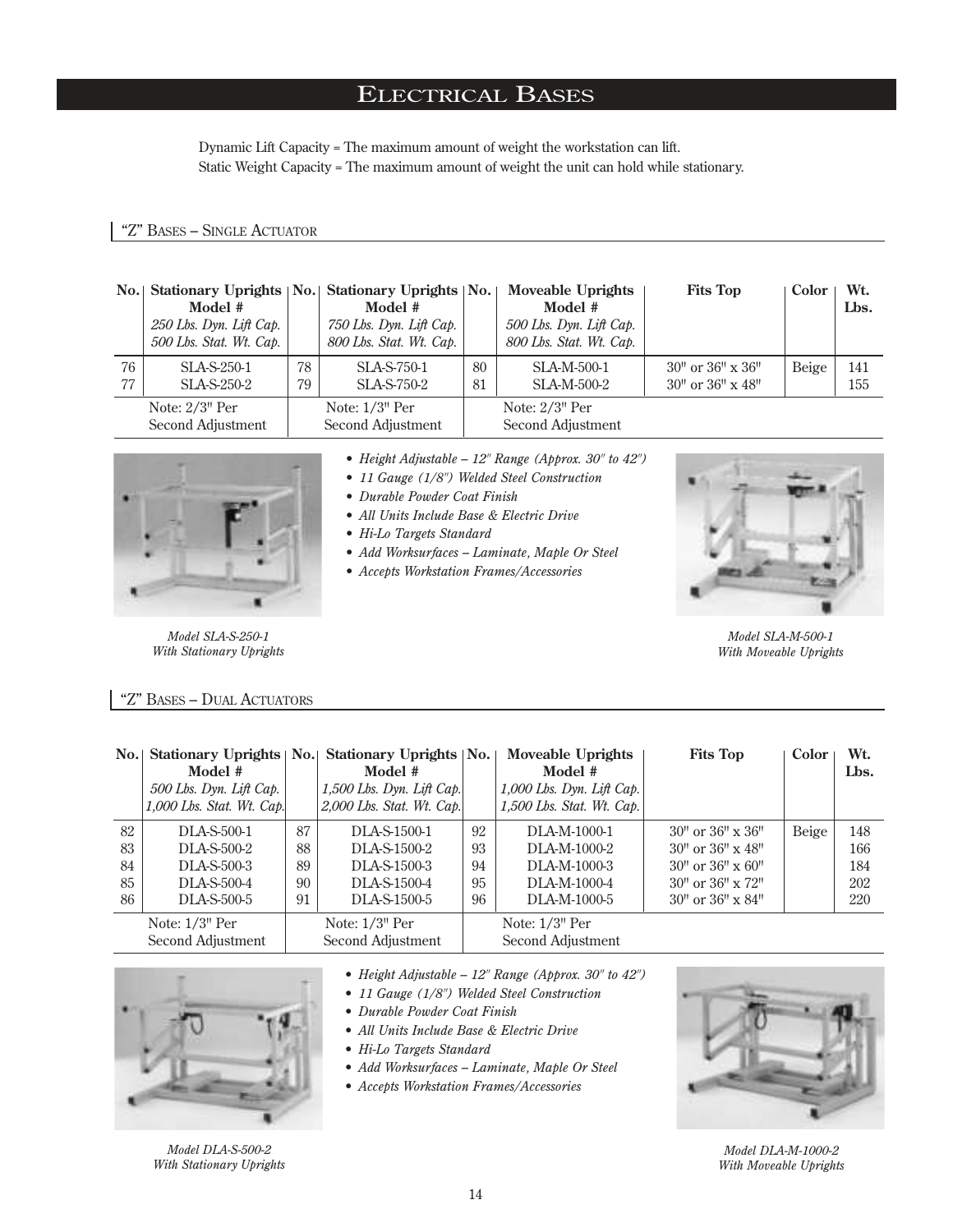## AHT BASES – DUAL ACTUATORS

| No. | Model #                     | No. | Model #                   | Fits Top   Color   |       | Wt.  |
|-----|-----------------------------|-----|---------------------------|--------------------|-------|------|
|     | 600 Lbs. Dyn. Lift Cap.     |     | 1,500 Lbs. Dyn. Lift Cap. |                    |       | Lbs. |
|     | $1,200$ Lbs. Stat. Wt. Cap. |     | 1,800 Lbs. Stat. Wt. Cap. |                    |       |      |
| 97  | AHT-OED-600-1               | 109 | AHT-OED-1500-1            | $30'' \times 36''$ | Beige | 100  |
| 98  | AHT-OED-600-2               | 110 | AHT-OED-1500-2            | $30'' \times 48''$ |       | 106  |
| 99  | AHT-OED-600-3               | 111 | AHT-OED-1500-3            | $30'' \times 60''$ |       | 112  |
| 100 | AHT-OED-600-4               | 112 | AHT-OED-1500-4            | $30'' \times 72''$ |       | 149  |
| 101 | AHT-OED-600-5               | 113 | AHT-OED-1500-5            | $30'' \times 84''$ |       | 162  |
| 102 | AHT-OED-600-6               | 114 | AHT-OED-1500-6            | $30'' \times 96''$ |       | 175  |
| 103 | AHT-OED-600-7               | 115 | <b>AHT-OED-1500-7</b>     | $36" \times 36"$   |       | 106  |
| 104 | AHT-OED-600-8               | 116 | <b>AHT-OED-1500-8</b>     | $36'' \times 48''$ |       | 112  |
| 105 | AHT-OED-600-9               | 117 | AHT-OED-1500-9            | $36'' \times 60''$ |       | 118  |
| 106 | AHT-OED-600-10              | 118 | AHT-OED-1500-10           | $36'' \times 72''$ |       | 155  |
| 107 | AHT-OED-600-11              | 119 | AHT-OED-1500-11           | $36'' \times 84''$ |       | 168  |
| 108 | AHT-OED-600-12              | 120 | AHT-OED-1500-12           | $36" \times 96"$   |       | 181  |
|     | Note: 2/3" Per Second       |     | Note: 1/3" Per            |                    |       |      |
|     | Adjustment                  |     | Second Adjustment         |                    |       |      |



*Model AHT-OED-600-2*

- *Height Adjustable 12" Range (Approx. 30" to 42")*
- *11 Gauge (1/8") Welded Steel Construction*
- *Durable Powder Coat Finish*
- *Add Worksurfaces Laminate, Maple Or Steel*
- *Accepts Workstation Frames/Accessories*

## AHT BASES – QUAD ACTUATORS

| AHT-OED-2500-1<br>121<br>122<br>AHT-OED-2500-2<br>123<br>AHT-OED-2500-3<br>124<br>AHT-OED-2500-4<br>125<br>AHT-OED-2500-5<br>126<br>AHT-OED-2500-6<br>127<br><b>AHT-OED-2500-7</b><br>128<br><b>AHT-OED-2500-8</b><br>129<br>AHT-OED-2500-9 | $30'' \times 36''$<br>Beige<br>$30''$ X $48''$<br>30" X 60"<br>30" X 72"<br>30" X 84" | 106<br>112<br>118<br>155<br>168 |
|---------------------------------------------------------------------------------------------------------------------------------------------------------------------------------------------------------------------------------------------|---------------------------------------------------------------------------------------|---------------------------------|
|                                                                                                                                                                                                                                             |                                                                                       |                                 |
|                                                                                                                                                                                                                                             |                                                                                       |                                 |
|                                                                                                                                                                                                                                             |                                                                                       |                                 |
|                                                                                                                                                                                                                                             |                                                                                       |                                 |
|                                                                                                                                                                                                                                             |                                                                                       |                                 |
|                                                                                                                                                                                                                                             | $30'' \times 96''$                                                                    | 181                             |
|                                                                                                                                                                                                                                             | 36" X 36"                                                                             | 112                             |
|                                                                                                                                                                                                                                             | 36" X 48"                                                                             | 118                             |
|                                                                                                                                                                                                                                             | $36"$ X $60"$                                                                         | 155                             |
| 130<br>AHT-OED-2500-10                                                                                                                                                                                                                      | 36" X 72"                                                                             | 161                             |
| 131<br>AHT-OED-2500-11                                                                                                                                                                                                                      | 36" X 84"                                                                             | 174                             |
| 132<br>AHT-OED-2500-12                                                                                                                                                                                                                      | $36"$ X $96"$                                                                         | 187                             |



*Model AHT-OED-2500-4*

- *Height Adjustable 12" Range (Approx. 30" to 42")*
- *11 Gauge (1/8") Welded Steel Construction*
- *Durable Powder Coat Finish*
- *Add Worksurfaces Laminate, Maple Or Steel*
- *Accepts Workstation Frames/Accessories*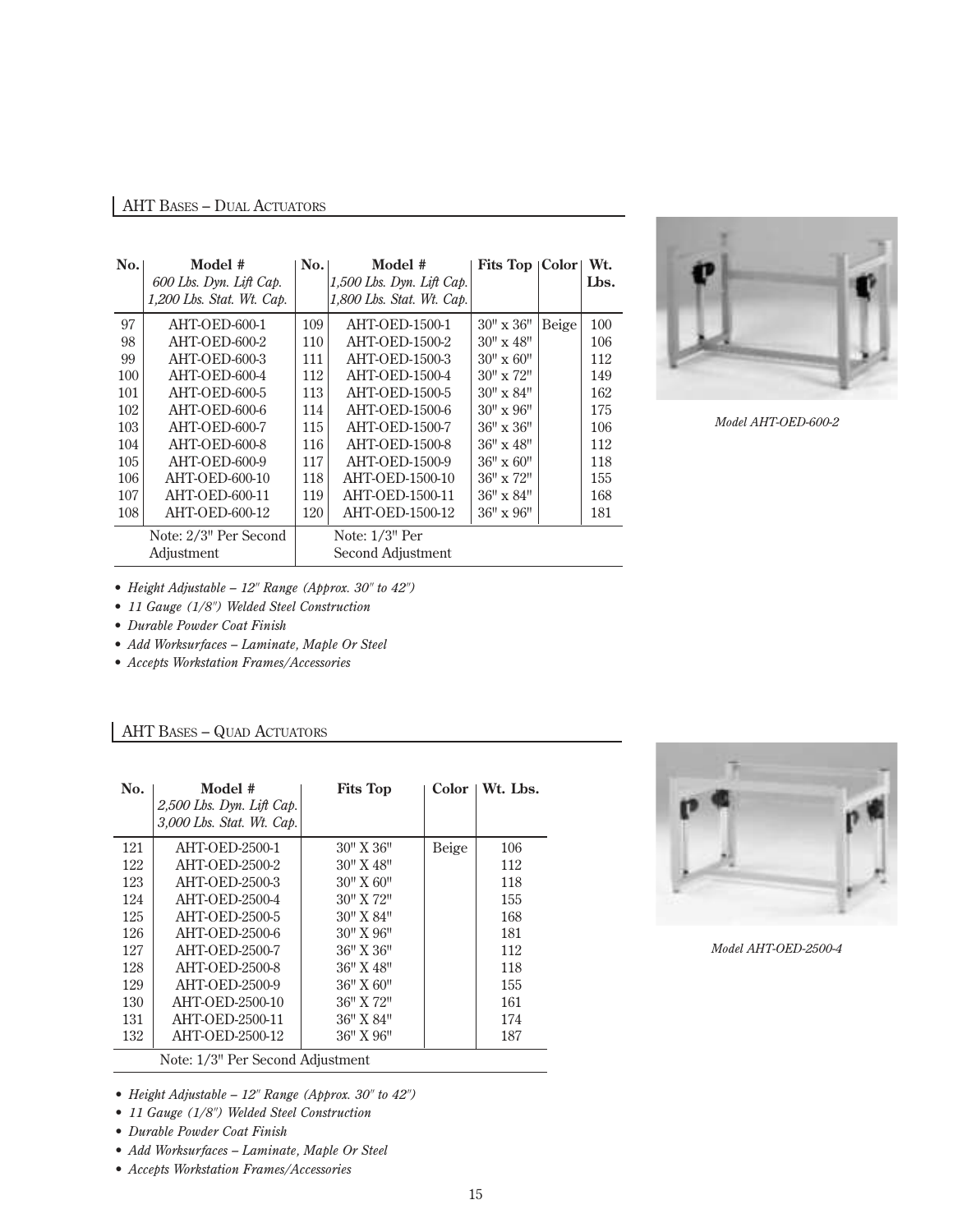THE OPTIONS LISTED BELOW ARE FACTORY INSTALLED TO INSURE PROPER PERFORMANCE. THEY MUST BE SPECIFIED AT THE TIME BASES ARE ORDERED.

AHT ELECTRIC DRIVE CONVERSION KIT

| No. | Model #        | Lift Capacity   Wt. Lbs. |    |
|-----|----------------|--------------------------|----|
| 133 | $OED-600-I.A$  | 600 Lbs.                 | 17 |
| 134 | $OED-1500-I$ A | $1.500$ Lbs.             | 17 |

*• Converts Manual AHT Units to Electrical Drive Units*

*• Includes All Hardware to Convert Existing Units*



| No. | Model #<br><b>Standard Mount</b> | No. | Model #<br>Retractable Mount | Type           | Wt.<br>Lbs. |
|-----|----------------------------------|-----|------------------------------|----------------|-------------|
| 135 | OFC-2                            | 137 | OFC-3                        | Fixed          | 10          |
| 136 | OSC-2                            | 138 | OSC-3                        | Swivel/Locking |             |

*• Sold In Pairs*

*• 4" Rubber Wheels*

*• 300lb Cap. Ea.*





*OFC-2*



*Standard Mount – Casters always engaged.*

*OSC-2*



*OSC-3*

*Retractable Mount – Casters engage when table is adjusted to its lowest position.*

## TILT TOP DRIVE

| No. | Model #                               | Lift                   |       | $Color \mid Wt. Lbs. \mid$ | <b>Available On</b>            |
|-----|---------------------------------------|------------------------|-------|----------------------------|--------------------------------|
| 139 | $\overline{\text{OTT-1-1}}$           | Manual                 | Beige | 34                         | All Models                     |
| 140 |                                       | OTT-1-1-P Pin-In-Holel |       | 34                         | All Models                     |
| 141 | $\overline{OTT}$ -1-1- $\overline{E}$ | Electric               |       | 54                         | Single Peds & "Z" Workstations |
| 142 | $\overline{OTT}$ -1-2-E               | Electric               |       | 59                         | Dual Peds & AHT Models         |
|     |                                       |                        |       |                            |                                |



*• Worksurfaces Tilt Up To 45°*

*• Use With Any AMD Worksurface*

*• Manual Crank On Side Only*

*• Standard 1 1/2" Lip*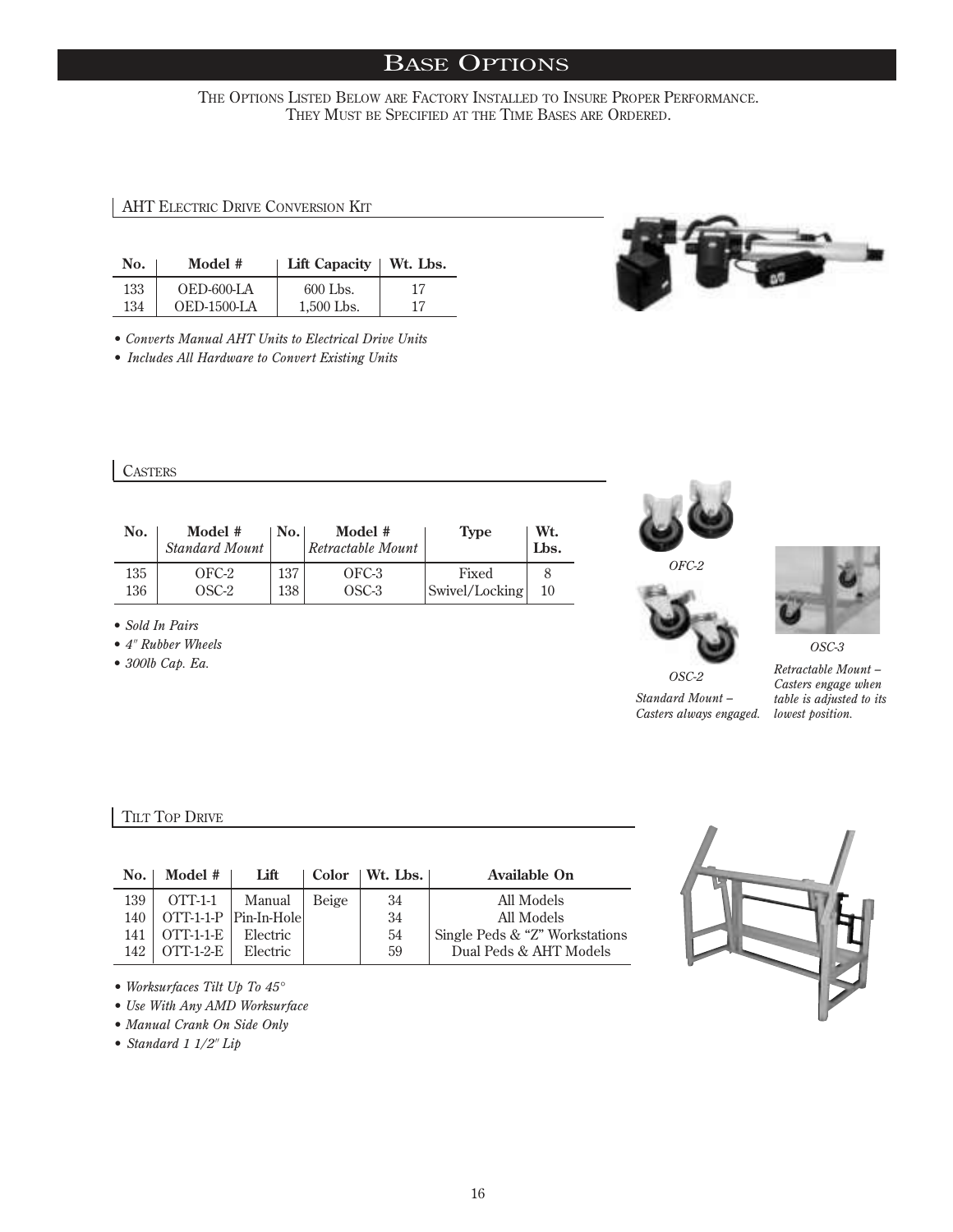

## RIGHT ANGLE DRIVE (HEAVY DUTY)

| $\bf{No.}$ | Model #<br>$1,000$ Lbs. Dyn. Lift Cap <sup>*</sup> | $\vert$ Wt. Lbs. |
|------------|----------------------------------------------------|------------------|
| 143        | $ORA-1$                                            |                  |

*• For All Adjustable Models Other Than APT-1*

*• Permits Height Adjustment From Front Of Unit \*Lift capacity limited to that of Base selected.*



RIGHT ANGLE DRIVE (LIGHT DUTY)

| No. | Model #<br>300 Lbs. Dyn. Lift Cap* | $\mathbf{W}$ t. Lbs. |
|-----|------------------------------------|----------------------|
| 144 | ORA-3                              |                      |

*• For All Adjustable Models Other Than APT-1*

*• Permits Height Adjustment From Front Of Unit*

*\*Lift capacity limited to that of Right Angle Drive*



### ADJUSTABLE FOOTREST

### TABLES AND WORKSTATIONS

| No. | Model #   | <b>Size</b> | Color | Wt. lbs. |
|-----|-----------|-------------|-------|----------|
| 145 | $OAF-1-1$ | 36''W       | Beige | 12       |
| 146 | $OAF-1-2$ | 48"W        |       | 16       |
| 147 | $OAF-1-3$ | 60''W       |       | 20       |
| 148 | $OAF-1-4$ | 72"W        |       | 24       |
| 149 | $OAF-1-5$ | 84"W        |       | 28       |

*• Footrest Is Welded To The Base*

*• Fully Adjustable For Operator Comfort*

*• For AHT and AWS Models Only*

**Note:** *Freestanding Footrest also available. See page 25.*

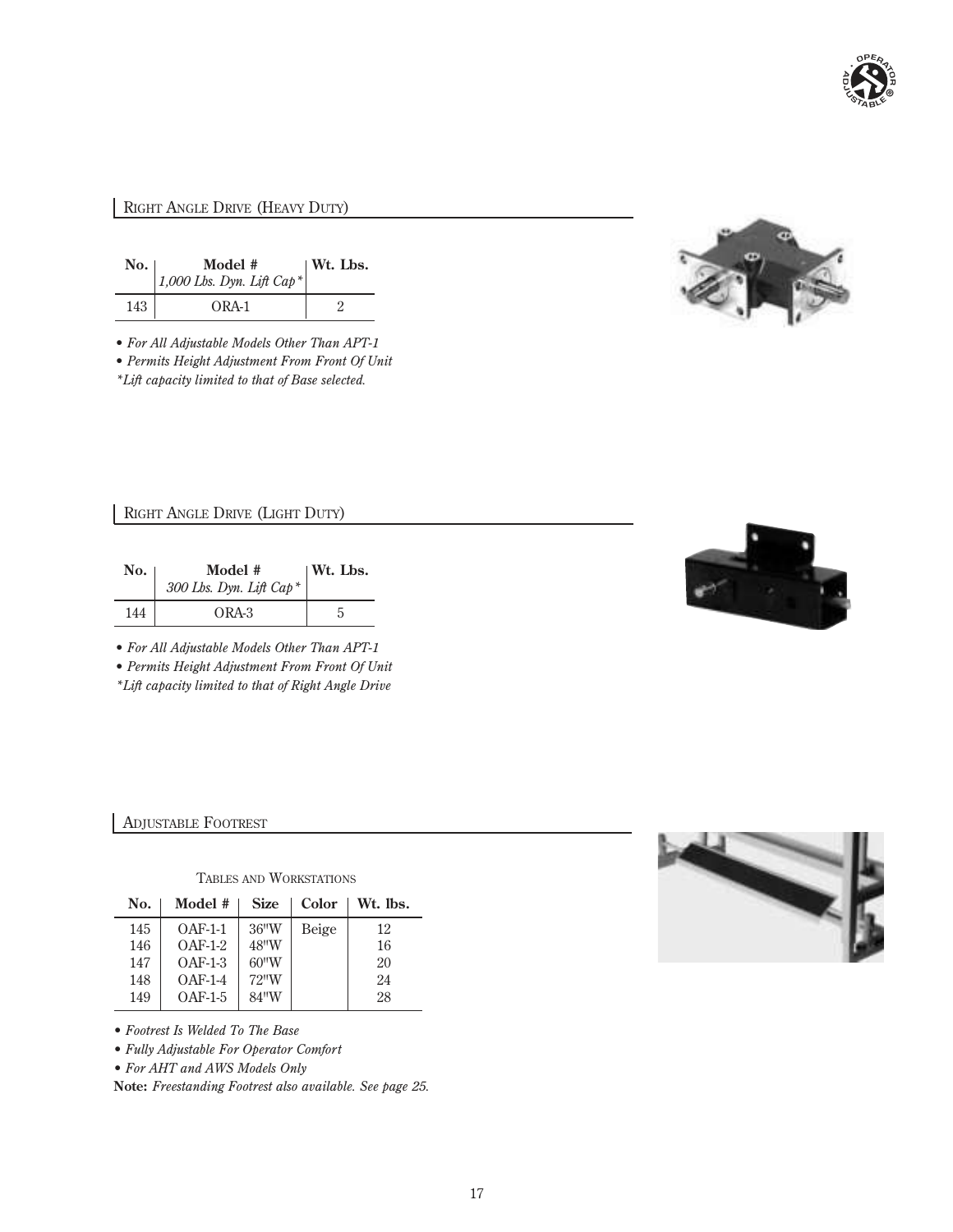# RETRO-LIFT KITS

Dynamic Lift Capacity = The maximum amount of weight the workstation can lift.

## RETRO-LIFT KITS

| No.                                                                                                                                                        | Model #<br>600 Lbs.<br>Dyn. Lift Cap | Wt.<br>Lbs. | No.        | Model #<br>1,500 Lbs.<br>Dyn. Lift Cap                                       | Wt.<br>Lbs. | No.        | Model #<br>2,500 Lbs.<br>Dyn. Lift Cap | Wt.<br>Lbs. | Dimension   Color |       |
|------------------------------------------------------------------------------------------------------------------------------------------------------------|--------------------------------------|-------------|------------|------------------------------------------------------------------------------|-------------|------------|----------------------------------------|-------------|-------------------|-------|
| 150<br>151                                                                                                                                                 | RLK-600-30<br>RLK-600-36             | 140<br>143  | 152<br>153 | RLK-1500-30<br>RLK-1500-36                                                   | 140<br>143  | 154<br>155 | RLK-2500-30<br>RLK-2500-36             | 152<br>155  | 30"D<br>$36"$ D   | Beige |
| Note: $2/3$ <sup>"</sup> Per<br>Note: $1/3$ <sup>"</sup> Per<br>Second Adjustment.<br>Second Adjustment.<br>Two Linear Actuators.<br>Two Linear Actuators. |                                      |             |            | Note: $2/3$ <sup>"</sup> Per<br>Second Adjustment.<br>Four Linear Actuators. |             |            |                                        |             |                   |       |

*• Height Adjustable – 12" Range (Approx. 30" to 42")*

*• Custom Starting Heights Available*

*• 11 Gauge (1/8") Welded Steel Construction* 

*• Durable Powder Coat Finish*

*• 110 Volt – Converted to DC Power*

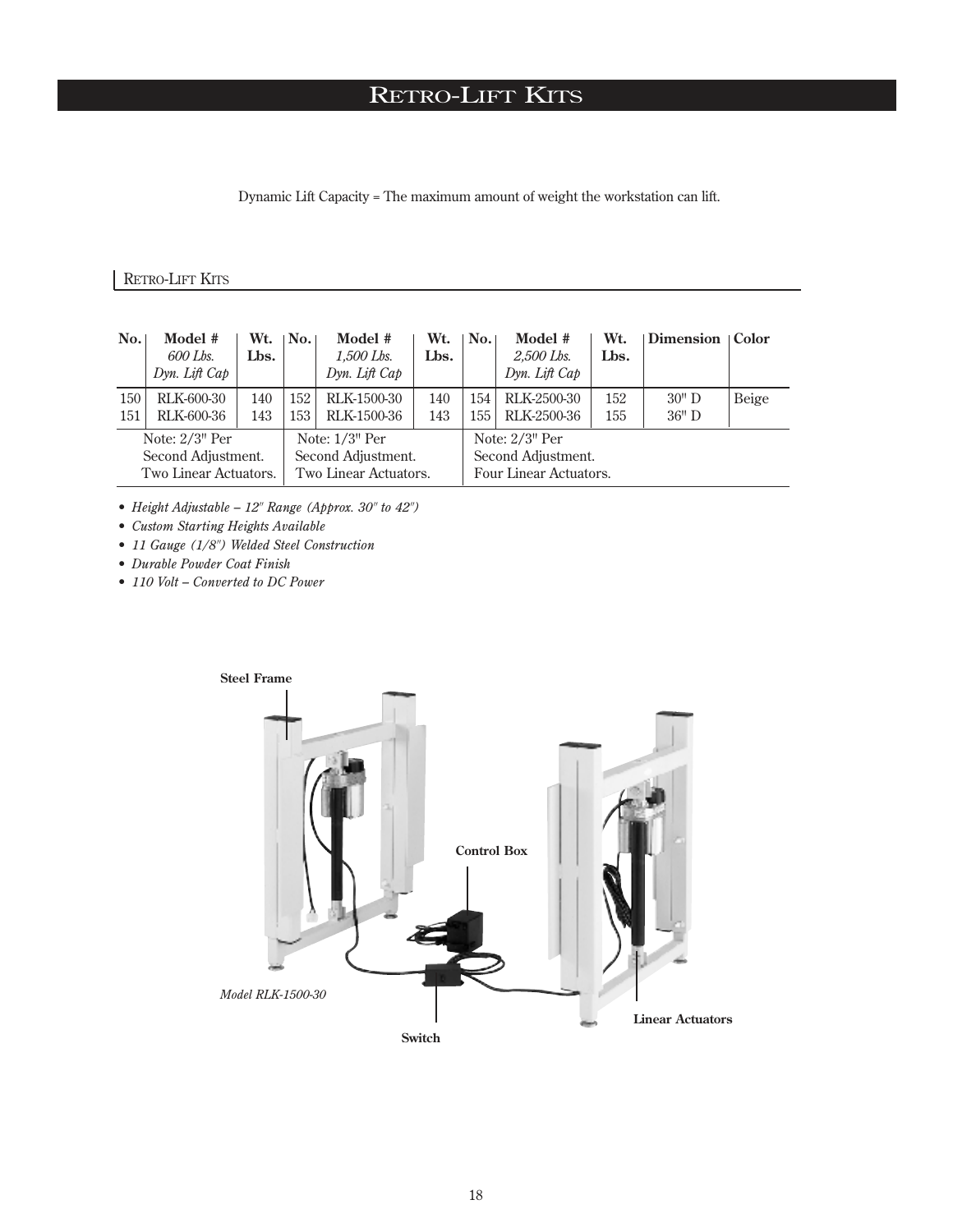## **WORKSURFACES**

## LAMINATE WORKSURFACES

| No. | $\mathbf{Model}$ #                              | <b>Type</b>                                                              | $\vert$ Color $\vert$ Wt. Lbs.                   |
|-----|-------------------------------------------------|--------------------------------------------------------------------------|--------------------------------------------------|
|     | 900–913 WLM-1<br>914–927 WLM-2<br>928–941 WES-2 | Laminate – Standard<br>Laminate – Bullnose<br>Laminate E.S.D. - Bullnose | $\left  \right $ Beige $\left  \right $ 5/SQ.FT. |



*• Sturdy 1 1/8" Construction With High Pressure Laminate*

*• Fully Backed To Prevent Warping*

*• "T" Molding Provides A Smooth Durable Edge*

**Note:** *Add size designation to Model# when ordering (e.g. Model# WLM-1-***30x72***).*

### MAPLE WORKSURFACE

#### No. |Model #| Color | Wt. Lbs.

|  | 942–955 WMP-1   Natural   6.2/SQ.FT. |
|--|--------------------------------------|

*• 1 3/4" Hard Maple*

*• 1/8" Eased Front Edge*

**Note:** *Add size designation to Model# when ordering (e.g. Model# WMP-1-***30x72***).*



#### **STEEL WORKSURFACE**

| No.  Model #  Color | $ W_t$ . Lbs.                        |
|---------------------|--------------------------------------|
|                     | 956–969   WST-1   *Beige   10/SQ.FT. |

*• 1/4" Steel – Securely Bolted To Base*

*• Ideal For Heavy Duty Tasks*

*• Durable Powder Coat Finish*

*\* Unless ordered otherwise*

**Note:** *Add size designation to Model# when ordering (e.g. Model# WST-1-***30x72***).*

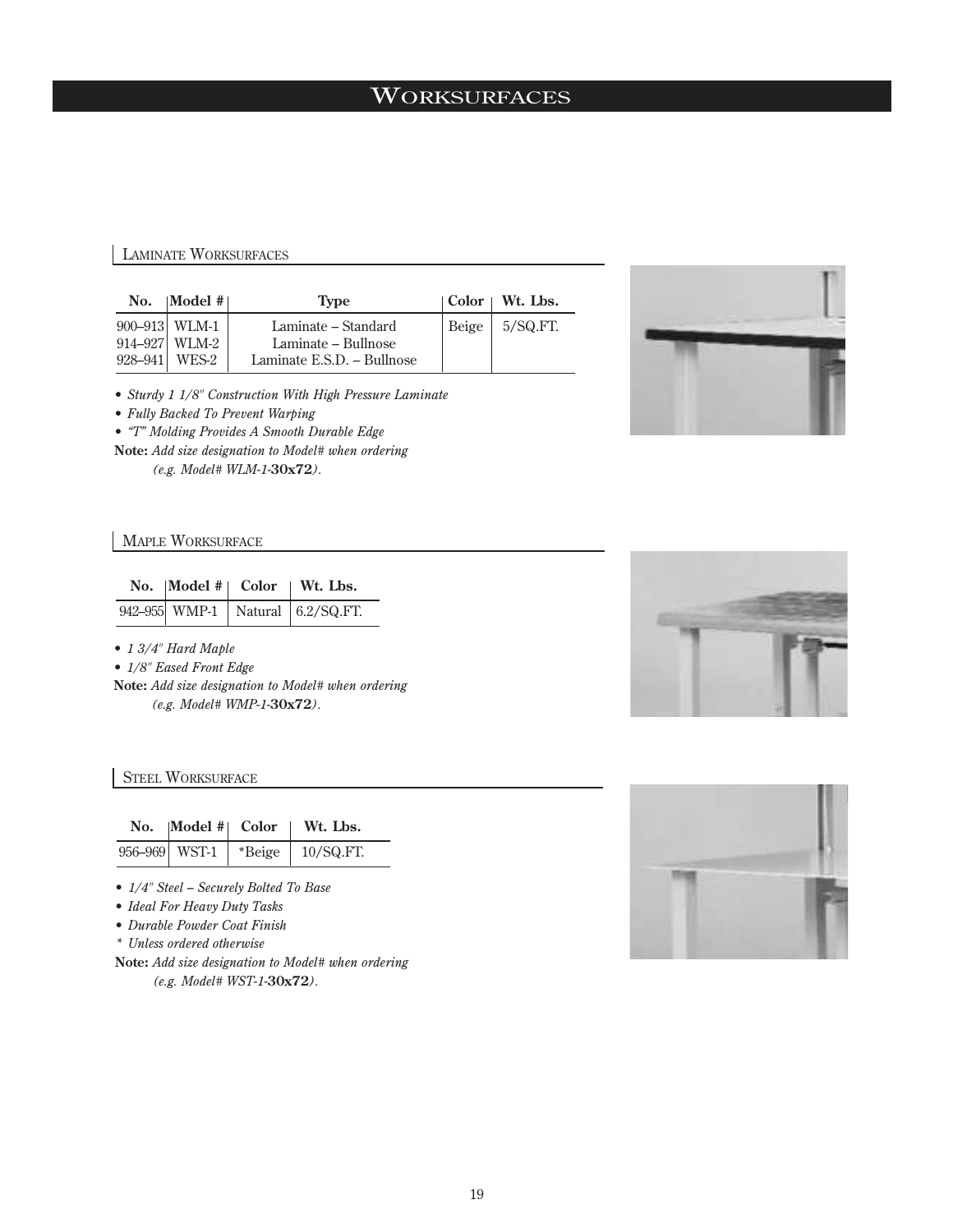# FRAMES AND COLUMNS

### OVERHEAD WORKSTATION FRAME

| No. | Model #              |       | $\vert$ Color $\vert$ Wt. Lbs. |
|-----|----------------------|-------|--------------------------------|
| 156 | FOH-2 (Single Sided) | Beige |                                |

*• Extends Over Worksurface To Mount Overhead Accessories*

- *Height 51" Above Base 59" Overall*
- *11 Gauge (3/16") Welded Steel Construction*

*• Durable Powder Coat Finish*

**Note:** *Requires cross bars or other accessories to stabilize frame.*





### UPRIGHT FRAME

| No. | Model #              |       | Color   Wt. Lbs. |
|-----|----------------------|-------|------------------|
| 157 | FUR-2 (Single Sided) | Beige |                  |

*• Used To Mount Accessories Above A Worksurface*

*• Height 51" Above Base – 59" Overall*

*• 11 Gauge (3/16") Welded Steel Construction* 

*• Durable Powder Coat Finish*

**Note:** *Requires cross bars or other accessories to stabilize frame.*

## OVERHEAD WORKSTATION FRAME KIT



| No. | Model #                | <b>Size</b> | Color | Useable Width<br><b>Between Uprights</b> | Wt. Lbs. |
|-----|------------------------|-------------|-------|------------------------------------------|----------|
| 158 | FOK-1-1 (Single Sided) | 36"         | Beige | 30"                                      | 50       |
| 159 | FOK-1-2 (Single Sided) | 48"         |       | 42"                                      | 56       |
| 160 | FOK-1-3 (Single Sided) | 60"         |       | 54"                                      | 62       |
| 161 | FOK-1-4 (Single Sided) | 72"         |       | 66"                                      | 68       |
| 162 | FOK-1-5 (Single Sided) | 84"         |       | 78"                                      | 74       |

*Includes:* 

*• Overhead Frame* 

*• Universal Cross Bar*

*• Overhead Track* 

*• Balancer Trolley*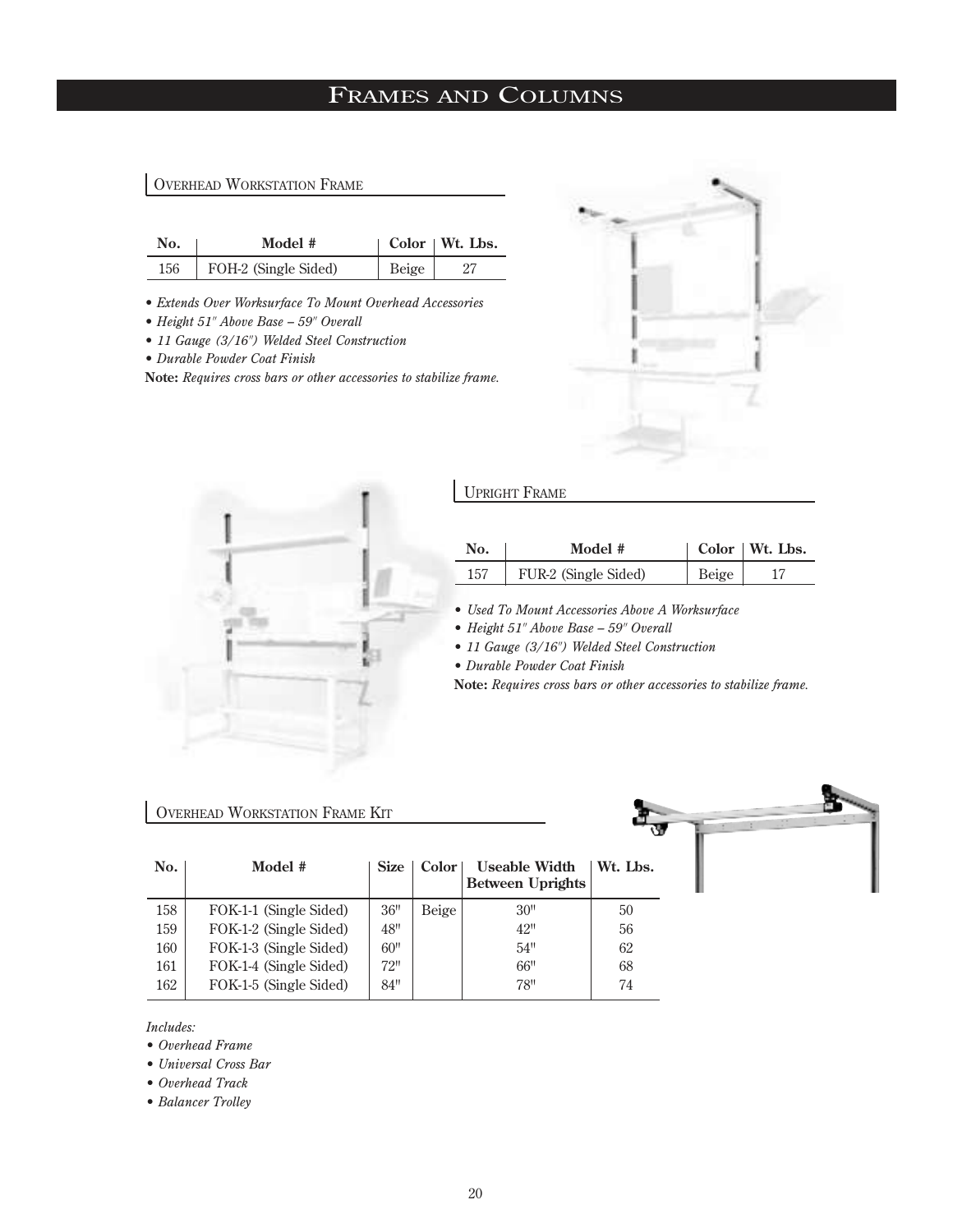### TABLE MOUNTED COLUMN

|     | No.   Model $#$   Color |       | Wt. Lbs. |
|-----|-------------------------|-------|----------|
| 163 | FTC-1                   | Beige | 22       |

- *11 Gauge (1/8") Welded Steel Construction*
- *Durable Powder Coat Finish*
- *Retrofit Existing Units*
- *Mount Accessories Front And Back*
- *Includes Surface Mount Receiver*





#### FLOOR COLUMN

|     |       |       | No.   Model $#$   Color   Wt. Lbs. |
|-----|-------|-------|------------------------------------|
| 164 | FFC-1 | Beige | 32                                 |

- *11 Gauge (1/8") Welded Steel Construction*
- *Durable Powder Coat Finish*
- *Freestanding For Use Over Existing Worksurfaces Or Conveyors*
- *Mount Accessories Front And Back*
- *94" Overall Height*
- *Includes Floor Mount Receiver And Table/Conveyor Stabilizer Bracket*

#### SURFACE MOUNT RECEIVERS

|                       | No.   Model $#$   Color   Wt. Lbs. |
|-----------------------|------------------------------------|
| $165$   FSM-1   Beige |                                    |



- *11 Gauge (1/8") Welded Steel Construction*
- *Durable Powder Coat Finish*
- *Retrofit Existing Units With FOH-2 And FUR-2 Frames (P. 20)*
- *Bolts To Table Top*
- *Sold In Pairs*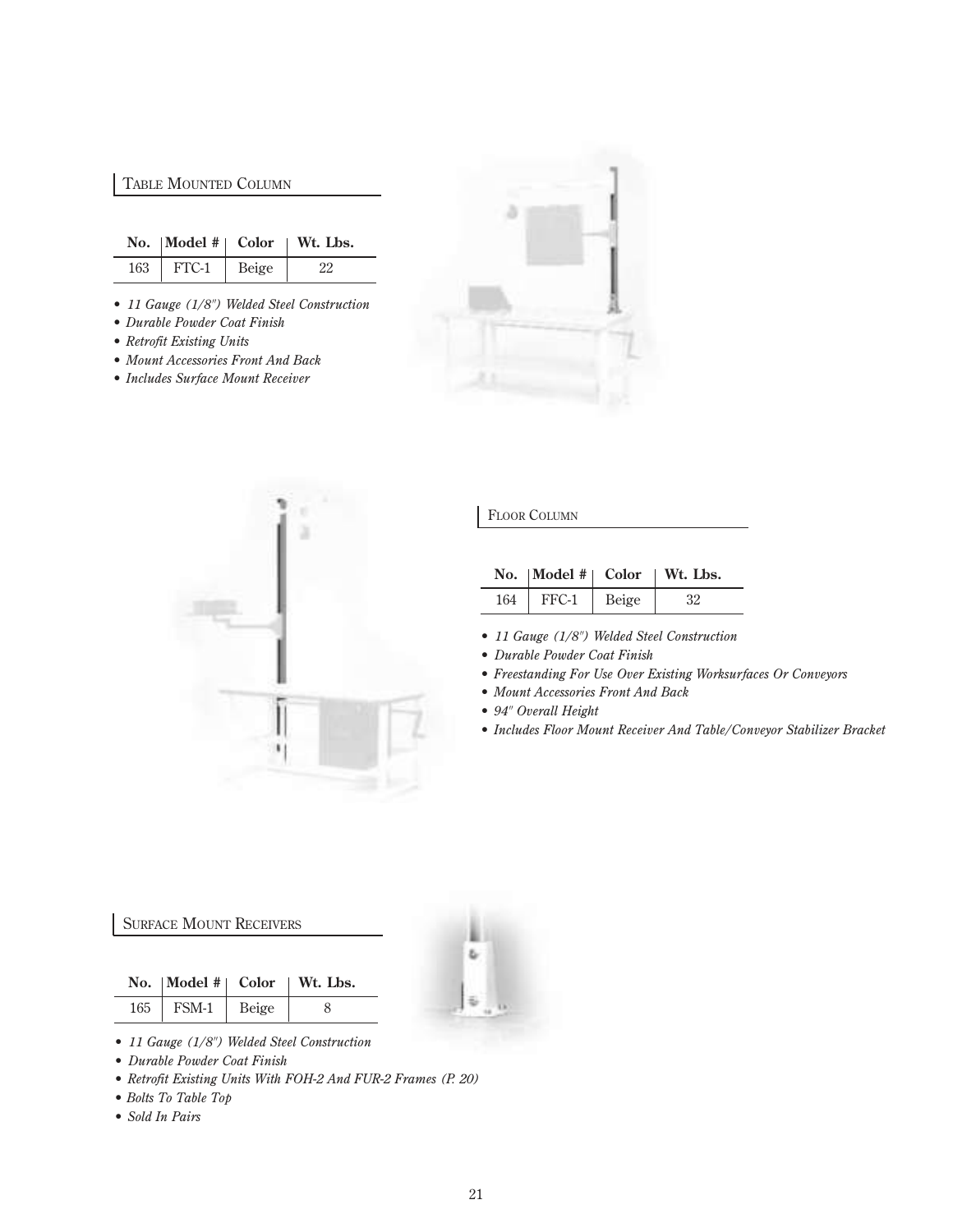# **ACCESSORIES**

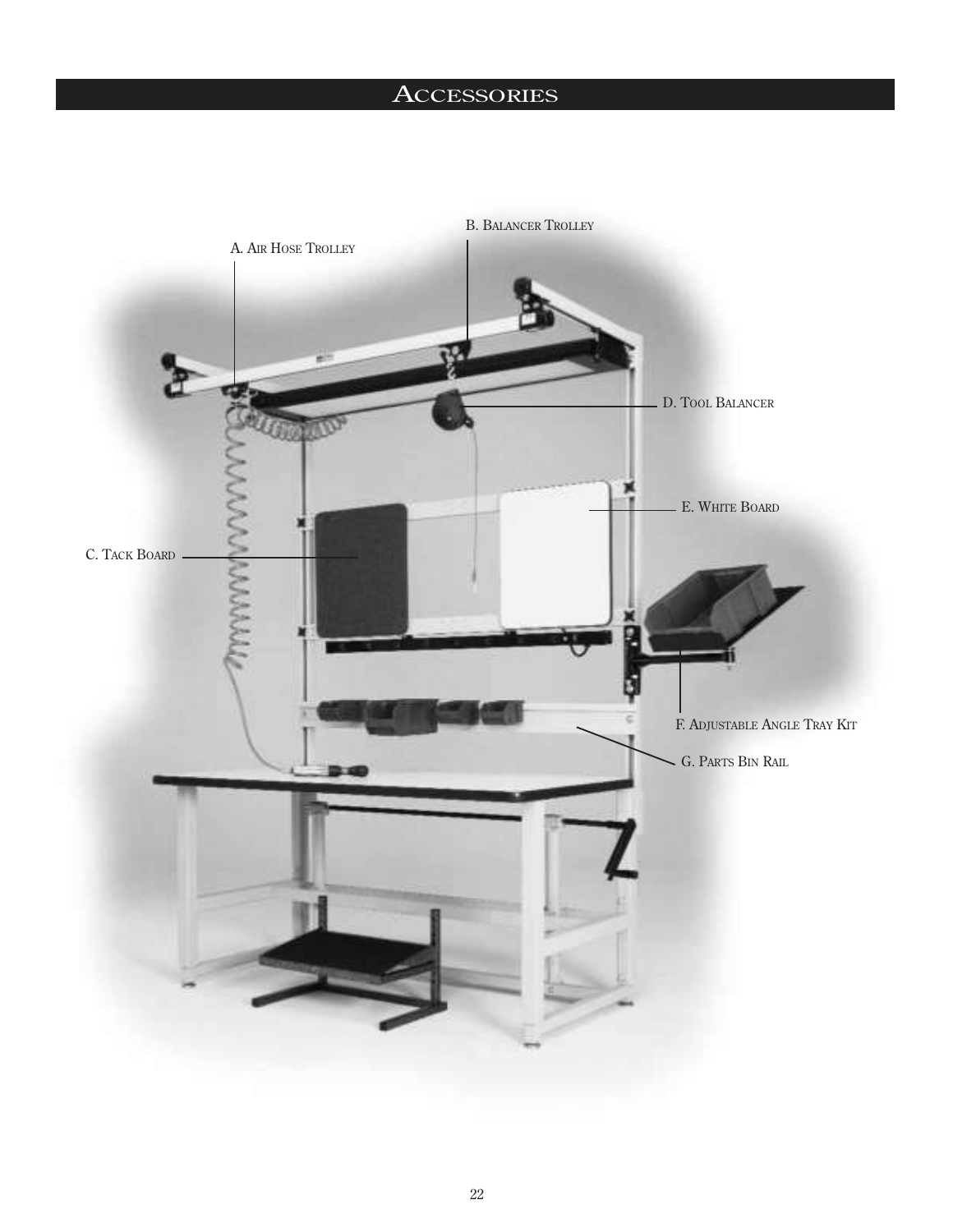| ē<br>s, | E,<br>ŕ. | æ, |
|---------|----------|----|
|         |          |    |

A. AIR HOSE TROLLEY

| • Ball Bearing Wheels     | No.   Model $#$   Color   Wt. Lbs. |  |
|---------------------------|------------------------------------|--|
| $\bullet$ 50 Lb. Capacity | $166$   XAT-1   Black              |  |

AIR LINE END STOP (Not Shown)

| $\bullet$ Up To 50 Lb. Capacity | No.   Model $#$   Color   Wt. Lbs. |  |
|---------------------------------|------------------------------------|--|
|                                 | $167$   XAS-1   Black              |  |

- AIR MANIFOLD
- *4 3/8" N.P.T. Threaded Female Outlets (Standard)* No. | Model # | Size | Color | Wt. Lbs. 168 XAM-1-1 36" Black 6<br>169 XAM-1-2 48" 8 169 XAM-1-2 48" 8<br>170 XAM-1-3 60" 9  $\begin{array}{|c|c|c|c|c|}\n\hline\n170 & XAM-1-3 & 60" & & 9 \\
171 & XAM-1-4 & 72" & & 12\n\end{array}$ 171 XAM-1-4 72" 12<br>172 XAM-1-5 84" 14  $XAM-1-5$

#### B. BALANCER TROLLEY

| • Ball Bearing Wheels     | No.   Model $#$   Color   Wt. Lbs. |       |  |
|---------------------------|------------------------------------|-------|--|
| $\bullet$ 50 Lb. Capacity | $XBT-2$                            | Black |  |

## C. TACK BOARD

| • Mounts On Two Universal Cross Bars                       |                                                                |  | No.   Model $#$   Size   Color   Wt. Lbs. |
|------------------------------------------------------------|----------------------------------------------------------------|--|-------------------------------------------|
| <b>Note:</b> Universal Cross Bars Sold Separately (Pg. 25) | 174   XTB-1-1   17"X19"   Black  <br>$175$   XTB-1-2   26"X19" |  | 5.5                                       |

### D. TOOL BALANCER

| • Hand-Operated Spring/Push Button<br>176<br>$BD-01$<br><b>Black</b><br>$0.5 - 1.5$<br><b>Tension Release</b><br>BD-03<br>$1.5 - 3.0$<br>• Adjustable Cable Stop And Lower<br><b>BD-05</b><br>$3.0 - 5.0$<br>178 | • Molded Nylon Housing  |  | No.  Model #   Tool Wt. Lbs.   Color   Wt. Lbs. |  |
|------------------------------------------------------------------------------------------------------------------------------------------------------------------------------------------------------------------|-------------------------|--|-------------------------------------------------|--|
|                                                                                                                                                                                                                  |                         |  |                                                 |  |
|                                                                                                                                                                                                                  | <b>Safety Tool Hook</b> |  |                                                 |  |

### E. WHITE BOARD

| • Mounts On Two Universal Cross Bars          | $\text{No.} \mid \text{Model} \# \mid$ |  | $\blacksquare$ Size $\blacksquare$ Color $\blacksquare$ Wt. Lbs. |
|-----------------------------------------------|----------------------------------------|--|------------------------------------------------------------------|
| Universal Cross Bars Sold Separately (Pg. 25) | 179   XWB-1-1   17"x19"   White        |  | $5.5^{\circ}$                                                    |
| • Use With Erasable Markers                   | 180   XWB-1-2   26"x19"                |  | 10.5                                                             |

### F. ADJUSTABLE ANGLE TRAY KIT

| • Angle Adjusts to $90^\circ$                       | No.   Model # |  | <b>Size</b>                              | Color Wt. Lbs. |
|-----------------------------------------------------|---------------|--|------------------------------------------|----------------|
| • Use As Blueprint Stand, Tote Tray<br>Or Flat Tray |               |  | 181   XTA-3   17" $Wx19"Dx2"Lip$   Black | 15.5           |

*• Includes Swing Arm*

### G. PARTS BIN RAIL

## • Accepts Storage Bins (P. 29) **No. | Model # | Fits Size**  $|$  Color  $|$  Wt. Lbs.

| 182 | XBR-2-1                     | 36" | Beige |    |
|-----|-----------------------------|-----|-------|----|
| 183 | $\overline{\text{XBR-2-2}}$ | 48" |       |    |
| 184 | $\overline{\text{XBR-2-3}}$ | 60" |       | 8  |
|     | $185$   XBR-2-4             | 72" |       | 10 |
| 186 | XBR-2-5                     | 84" |       | 14 |
|     |                             |     |       |    |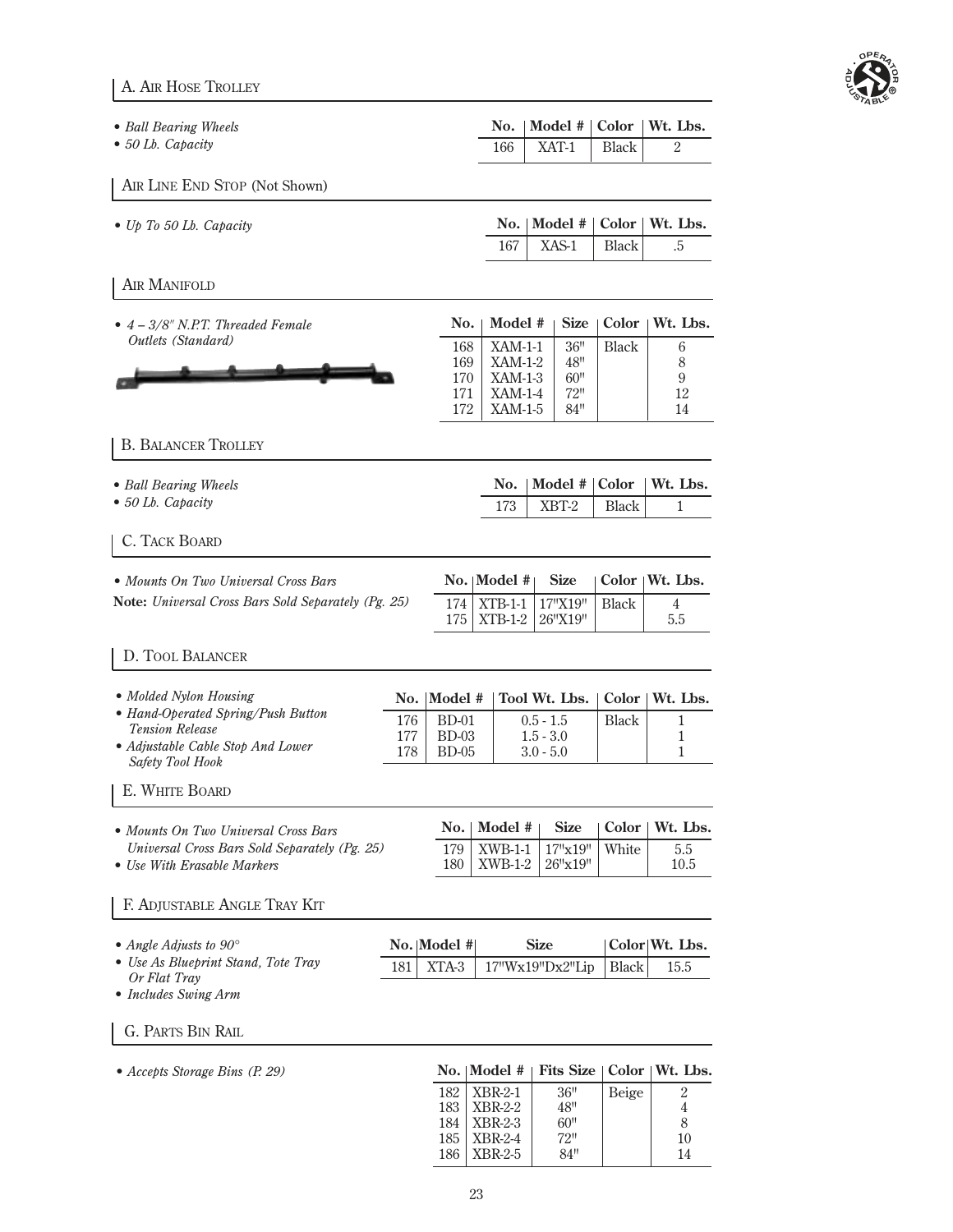## **ACCESSORIES**

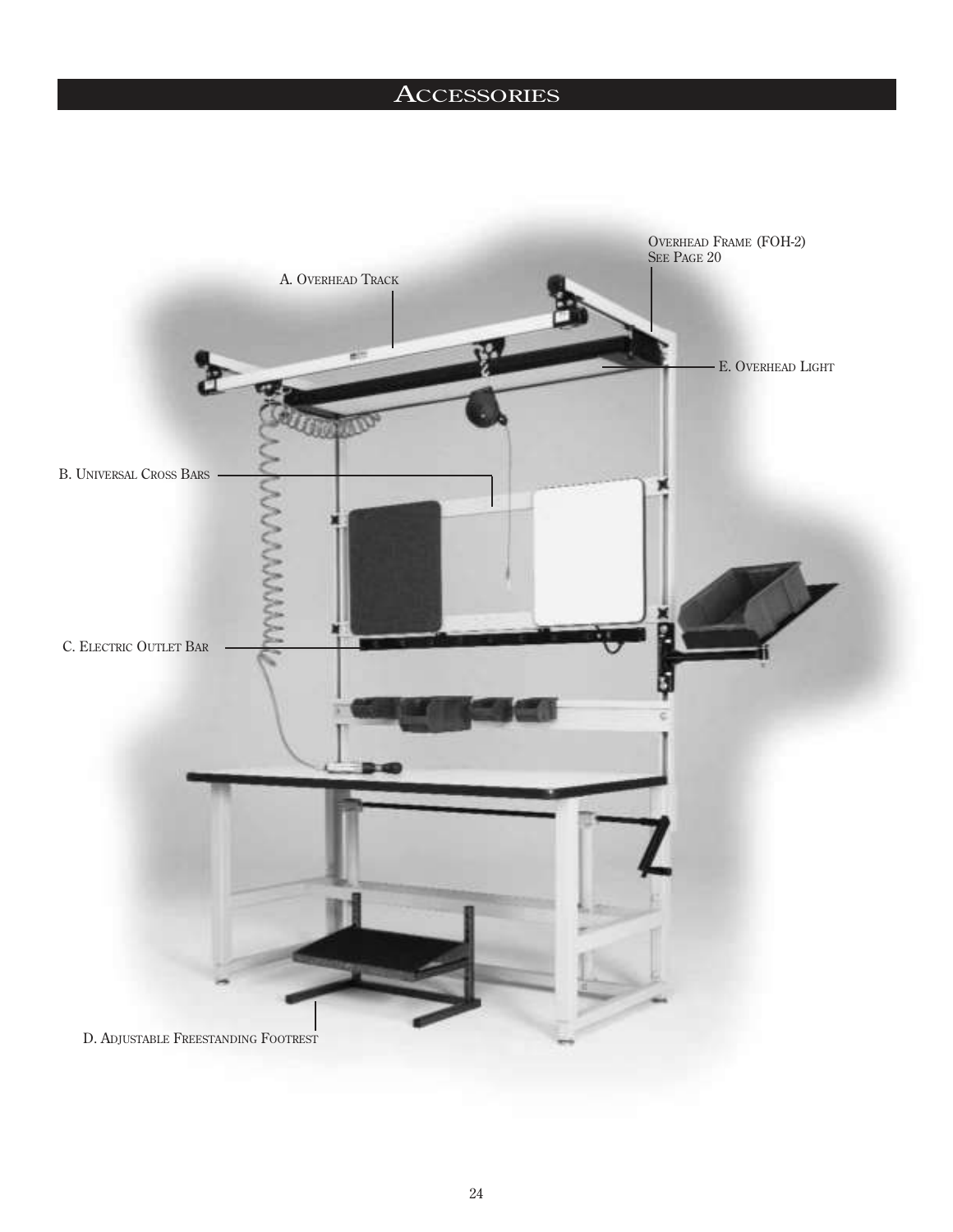## A. OVERHEAD TRACK



| • Use To Mount Balancers - Reels - Trolleys   |      | No.   Model #   Fits Size $ Color Wt$ . Lbs. |     |       |    |
|-----------------------------------------------|------|----------------------------------------------|-----|-------|----|
| • Easily Positions Anywhere On Overhead Frame | 187  | $XHT-1-1$                                    | 36" | Beige | 8  |
| • Includes All Mounting Brackets, Stops,      | 188  | XHT-1-2                                      | 48" |       | 11 |
| And End Caps                                  | 189  | XHT-1-3                                      | 60" |       | 12 |
| •50 Lb. Weight Capacity                       | 190. | $XHT-1-4$                                    | 72" |       | 14 |
|                                               | 191  | XHT-1-5                                      | 84" |       | 16 |

## B. UNIVERSAL CROSS BARS

- *Pre-Drilled Holes Accept Standard Accessories*
- *Fully Adjustable (Knobs Included)*
- *Sold In Pairs*

|     |           |     | No.   Model $#$   Size   Useable Width   Color   Wt. Lbs. |       |    |
|-----|-----------|-----|-----------------------------------------------------------|-------|----|
|     |           |     | <b>Between Uprights</b>                                   |       |    |
| 192 | $XCB-2-1$ | 36" | 30"                                                       | Beige |    |
| 193 | $XCB-2-2$ | 48" | 42"                                                       |       | 10 |
| 194 | $XCB-2-3$ | 60" | 54"                                                       |       | 12 |
| 195 | $XCB-2-4$ | 72" | 66"                                                       |       | 18 |
| 196 | $XCB-2-5$ | 84" | 78"                                                       |       | 20 |

No. | Model # | Size | Color | Wt. Lbs. 197 XEB-3-1 24" Black 3<br>198 XEB-3-2 48" 4  $XEB-3-2 | 48" | 4$ 

## C. ELECTRIC OUTLET BAR

- *Eight Outlets Of 120 Volt Grounded Power*
- *Lighted On/Off Switch*
- *Circuit Breaker Protection*
- *Mounts On One Universal Cross Bar\**

**Note:** *Universal Cross Bars (XCB-2) Are Sold Separately Above*

#### D. ADJUSTABLE FREESTANDING FOOTREST

| • Non-Skid Surface – Tilted $10^{\circ}$ |     | No.   Model # | <b>Size</b>                           | $\perp$ Color $\parallel$ Wt. Lbs. |      |
|------------------------------------------|-----|---------------|---------------------------------------|------------------------------------|------|
| • Height Adjustable $-8$ " Range         | 199 |               | $XFR-2$ 20"W x 11"D x 13"H Silvervein |                                    | 14.5 |

### E. OVERHEAD LIGHT

| • Four Lamps With High-Low                                   | No. | Model #   Size   Color   Wt. Lbs. |         |       |      |
|--------------------------------------------------------------|-----|-----------------------------------|---------|-------|------|
| Switch, Reflector, And Lens                                  | 200 | $XLT-2-1$                         | 36"     | Black | 23.5 |
| • Quick And Easy Repositioning                               | 201 | $XLT-2-2$                         | 48"     |       | 26   |
| • Evenly Lights Entire Worksurface                           | 202 | $XLT-2-3$                         | 60"     |       | 29   |
| <b>Note:</b> The 84" Light Is Actually A 72" Light Supported | 203 | $XLT-2-4$                         | 72"     |       | 34   |
| By Special Brackets.                                         | 204 | $XLT-2-5$                         | $84"$ * |       | 47   |

### ROLL DISPENSER

| • 11 Gauge (1/8") Welded Steel Construction           |     | No.   Model $#$   Size   Color   Wt. Lbs. |     |       |    |
|-------------------------------------------------------|-----|-------------------------------------------|-----|-------|----|
| • Durable Powder Coat Finish                          | 205 | $XRD-1-1$                                 | 36" | Black | 13 |
| • Accommodates Different Size Rolls                   | 206 | XRD-1-2                                   | 48" |       | 14 |
| • Fits All AMD Frames/Front or Back                   | 207 | XRD-1-3                                   | 60" |       | 15 |
| • Two 6" Roll Stops Included                          | 208 | $XRD-1-4$                                 | 72" |       | 16 |
| • Slide In U-Bracket Requires No Tools To Change Roll | 209 | <b>XRD-1-5</b>                            | 84" |       | 17 |

ROLL STOP (Additional roll stops for multiple rolls)

| No.   Model #   Size   Color   Wt. Lbs. |            |  |
|-----------------------------------------|------------|--|
| $210$ XRS-1                             | $6"$ Black |  |



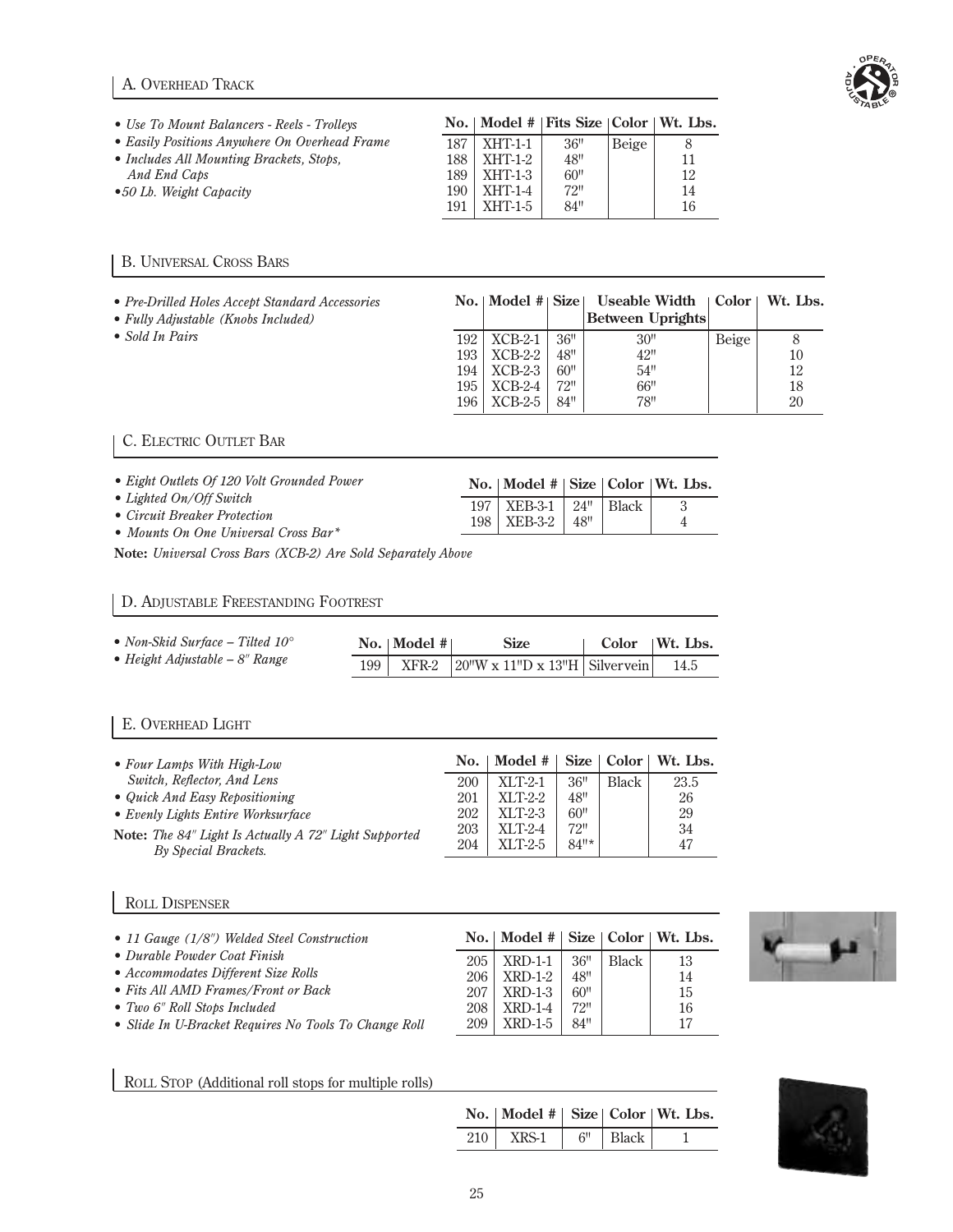# **ACCESSORIES**

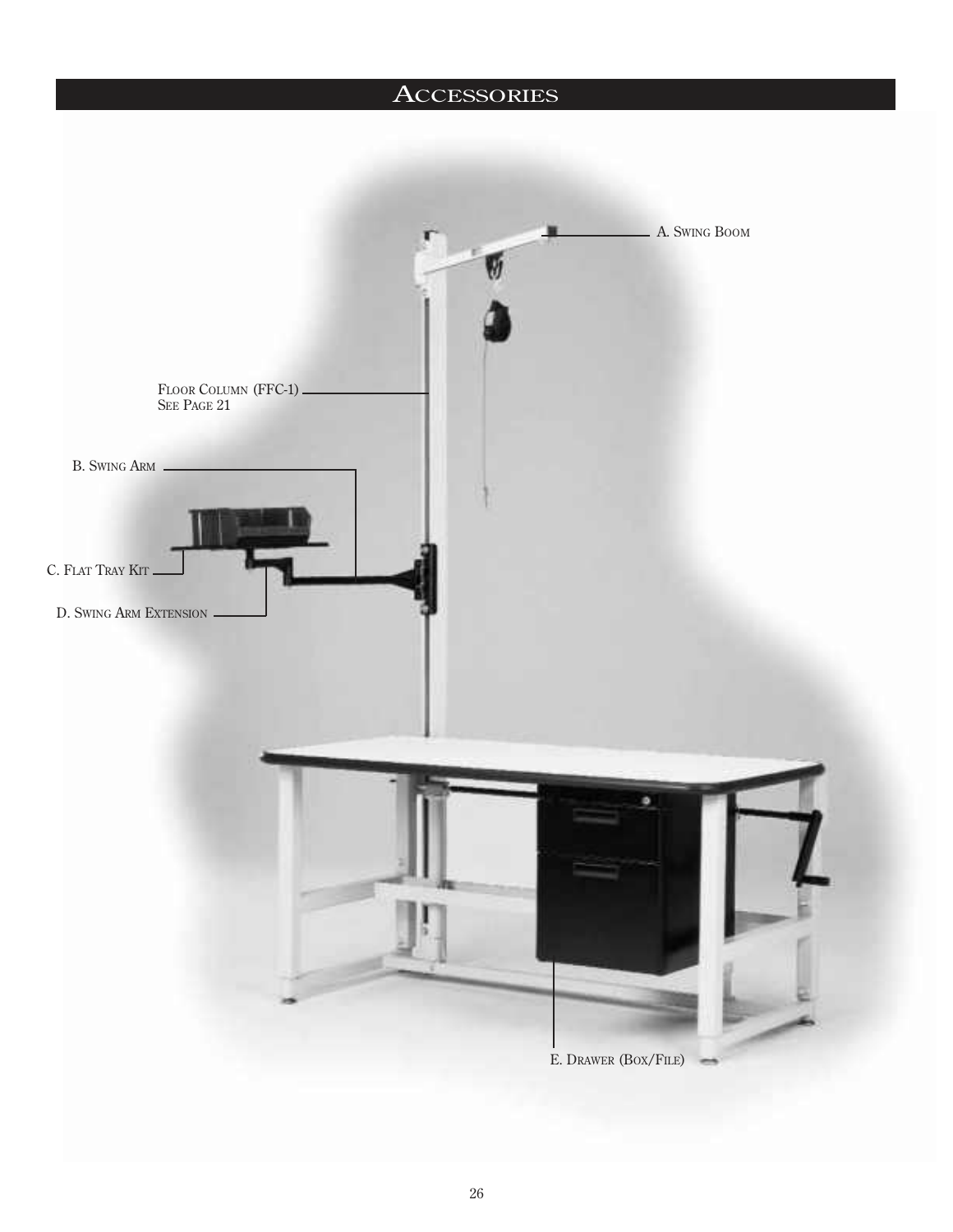## A. SWING BOOM



- *Allows Proper Tool Movement Over Worksurfaces*
- *30 Lb. Capacity*
- *Includes Trolley and End Stop*

| No.   Model #   Size   Color   Wt. Lbs.           |       |            |
|---------------------------------------------------|-------|------------|
| 211   XSB-1-1   $30''$   Beige<br>$212$   XSB-1-2 | 1.36" | 6.5<br>7.5 |

Note: Order Swing Boom according to worksurface depth.

## B. SWING ARM

- *50 Lb. Capacity*
- *Easily Adjustable On Workstation Frames*

|  | No.   Model #   Size   Color   Wt. Lbs. |  |  |
|--|-----------------------------------------|--|--|
|  | $213$ XSA-1   $18"$   Black             |  |  |

## C. FLAT TRAY KIT

| $\bullet$ 50 Lb. Capacity                                      |     | $\text{No.}$   Model # | <b>Size</b>                     |              | Color   Wt. Lbs. |
|----------------------------------------------------------------|-----|------------------------|---------------------------------|--------------|------------------|
| • Holds Monitors/Instrumentation<br>• Includes XSA-1 Swing Arm | 214 | XFT-3                  | 15"W<br>$ 15"D \times 1/2"Lip $ | <b>Black</b> | 13               |

### D. SWING ARM EXTENSION

- *25 Lb. Capacity*
- *Attaches To Swing Arm (Above)*

|  | No.   Model #   Size   Color   Wt. Lbs |  |                        |  |  |
|--|----------------------------------------|--|------------------------|--|--|
|  | $215$ XES-1                            |  | 8 <sup>n</sup>   Black |  |  |
|  |                                        |  |                        |  |  |

## E. DRAWER (BOX/FILE)

- *One 6" And One 12" High Drawer In A Single Unit*
- *One Key Lock Secures Both Drawers*
- *For Use On Any Size AHT-2 or APT-HA Base, or Other Bases With a Minimum 36" Deep Worksurface*
- *Cannot Be Used In Combination With XSF-3 Lower Shelves*

|     | No.   Model $#$ | <b>Size</b>                 |       | Color Wt. Lbs. |
|-----|-----------------|-----------------------------|-------|----------------|
| 216 |                 | $XDC-1$ 15"W<br>18"D x 19"H | Black | -32            |

DRAWER (BOX)

*Worksurface*



- *One 6" High Drawer*
- *Key Lock Secures Drawer • For Use On Any Size AHT-2 or APT-HA Base, or Other Bases With a Minimum 36" Deep*

| No.   Model $#$ | <b>Size</b> | $\vert$ Color $\vert$ Wt. Lbs. |
|-----------------|-------------|--------------------------------|
|                 |             |                                |

| 218 | XDB-1 | 15"W       | Black |  |
|-----|-------|------------|-------|--|
|     |       | 18"D x 7"H |       |  |

| DRAWER (FILE) |  |
|---------------|--|



- *One 12" High Drawer*
- *Key Lock Secures Drawer*
- *For Use On Any Size AHT-2 or APT-HA Base, or Other Bases With a Minimum 36" Deep Worksurface*

|     | No.   Model $#$ | Size        |              | $\vert$ Color $\vert$ Wt. Lbs. |
|-----|-----------------|-------------|--------------|--------------------------------|
| 217 | XDF-1           | 15"W        | <b>Black</b> | 23                             |
|     |                 | 18"D x 13"H |              |                                |

DRAWER (PENCIL)



- *Three Compartment Front Open Storage In Back*
- *Formed From Durable Plastic*

|     | No.   Model # $ $ | <b>Size</b>                       |              | $\vert$ Color $\vert$ Wt. Lbs. |
|-----|-------------------|-----------------------------------|--------------|--------------------------------|
| 219 | XDP-1             | $21^{\mathrm{H}}$ W<br>16"D x 3"H | <b>Black</b> |                                |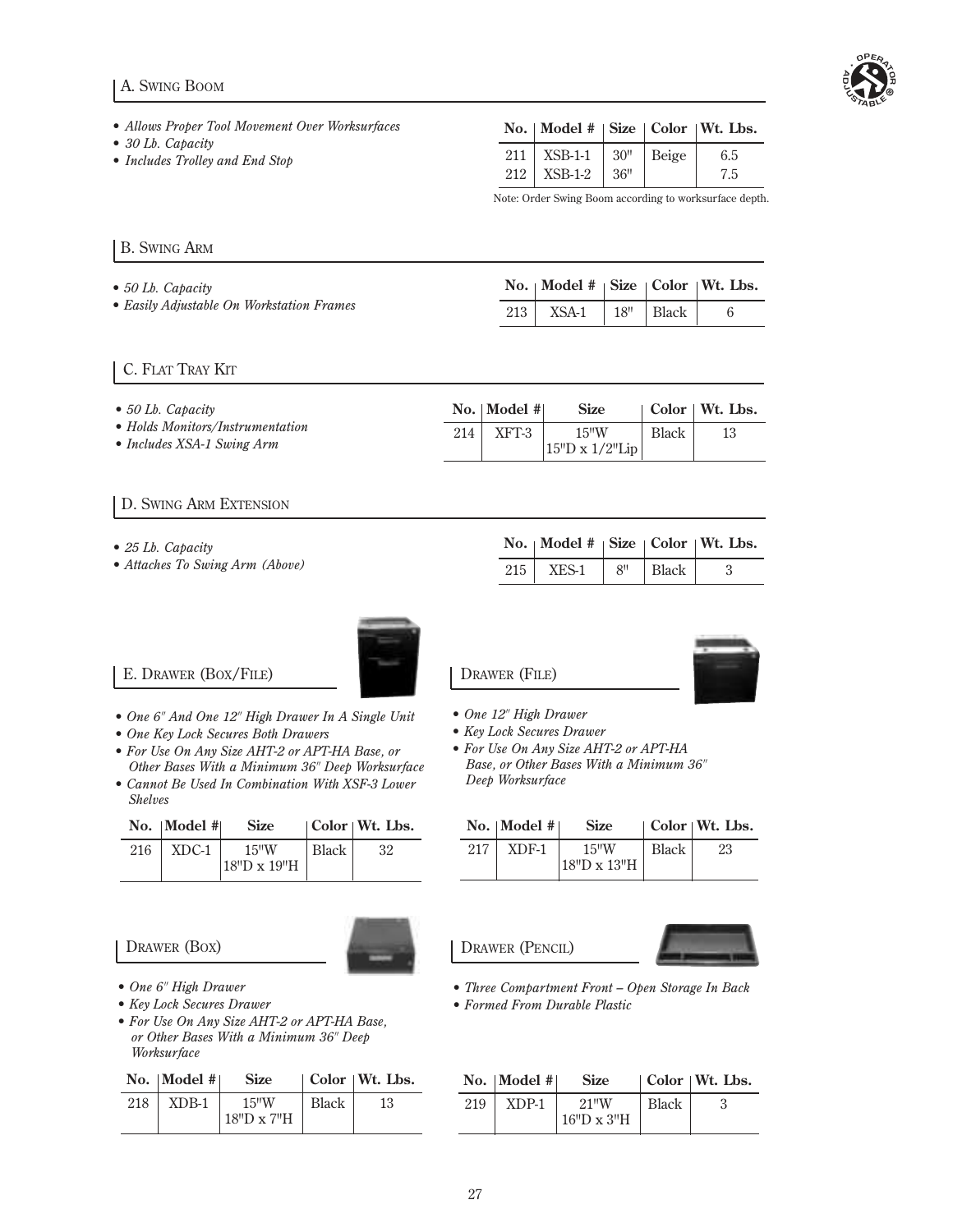## **ACCESSORIES**

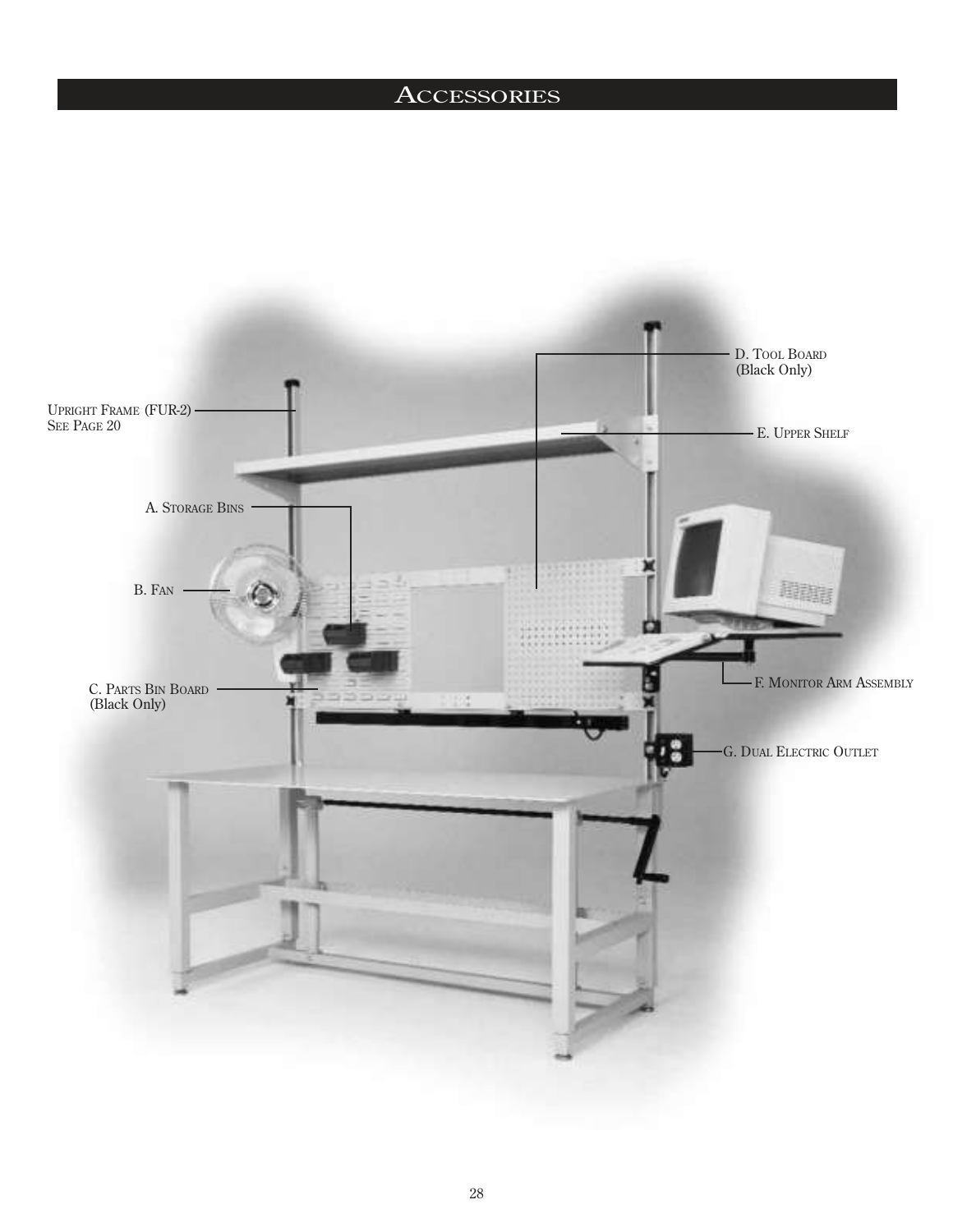## A. STORAGE BINS



| And Part Bin Rails (P. 23)<br>220<br>• Durable Plastic<br>221<br>222<br>223<br>224                                                                                                                     | ASB-205<br><b>ASB-210</b><br>ASB-220<br>ASB-230<br>ASB-240<br>ASB-250 |                                                                          | 5-1/2"L x 4-1/8"W x 3"H                             | 4-1/2"L x 4-1/8"W x 3"H                                                                      | Blue                                   |
|--------------------------------------------------------------------------------------------------------------------------------------------------------------------------------------------------------|-----------------------------------------------------------------------|--------------------------------------------------------------------------|-----------------------------------------------------|----------------------------------------------------------------------------------------------|----------------------------------------|
| 225<br>226                                                                                                                                                                                             | ASB-260                                                               |                                                                          | $11"L x 5-1/2"W x 5"H$<br>18"L x 11"W x 10"H        | 7-1/2"L x 4-1/8"W x 3"H<br>$14-3/4"L \times 8-1/4"W \times 7"H$<br>14-3/4"L x 16-1/2"W x 7"H |                                        |
| B. FAN                                                                                                                                                                                                 |                                                                       |                                                                          |                                                     |                                                                                              |                                        |
| • $12''$ – Three Speed – Oscillating<br>• Adjustable Head Angle                                                                                                                                        | No.<br>227                                                            | Model #<br>$XOF-1$                                                       | <b>Size</b><br>12"                                  | Color<br>White                                                                               | Wt. Lbs.<br>7                          |
| <b>C. PARTS BIN BOARD</b>                                                                                                                                                                              |                                                                       |                                                                          |                                                     |                                                                                              |                                        |
| • Mounts On Two Universal Cross Bars<br>Universal Cross Bars (XCB-2) Are Sold Separately (P. 25)<br>• Conveniently Hang Storage Bins                                                                   | No.<br>228<br>229                                                     | Model #<br>$XBB-1-1$<br>$XBB-1-3$                                        | <b>Size</b><br>$17" \times 19"$<br>$36" \times 19"$ | Black                                                                                        | Color   Wt. Lbs.<br>5.5<br>11          |
| D. TOOL BOARD                                                                                                                                                                                          |                                                                       |                                                                          |                                                     |                                                                                              |                                        |
| • Mounts On Two Universal Cross Bars<br>Universal Cross Bars (XCB-2) Are Sold Separately (P. 25)<br>• Hang Items From Standard 1/4" Pegboard Hooks                                                     | No.<br>230<br>231                                                     | Model #<br>$XPB-1-1$<br>$XPB-1-2$                                        | <b>Size</b><br>$17" \times 19"$<br>26" x 19"        | <b>Black</b>                                                                                 | Color   Wt. Lbs.<br>3<br>5             |
| E. UPPER SHELF                                                                                                                                                                                         |                                                                       |                                                                          |                                                     |                                                                                              |                                        |
| $\bullet$ 300 Lb. Capacity<br>• 16 Gauge (1/16") Welded Steel Construction<br>• Durable Powder Coat Finish<br>• $14$ " Deep With A 1 $1/2$ " Lip On One Side<br>• Position Flat Or 15° Forward Or Back | No.<br>232<br>233<br>234<br>235<br>236                                | Model #<br>$XSF-1-1$<br>$XSF-1-2$<br>$XSF-1-3$<br>$XSF-1-4$<br>$XSF-1-5$ | <b>Fits Size</b><br>36"<br>48"<br>60"<br>72"<br>84" | Color<br>Beige                                                                               | Wt. Lbs.<br>17<br>21<br>25<br>29<br>33 |
| F. MONITOR ARM ASSEMBLY                                                                                                                                                                                |                                                                       |                                                                          |                                                     |                                                                                              |                                        |
| • Includes Swing Arm-18", Keyboard Tray-15 $^{\circ}$<br>No.<br>Tilt 9" x 20" And Either Flat Tray for Standard<br>237<br>Monitors Or Mount for Flat Panel<br>238                                      | Model #<br>XMA-2<br>XMA-3                                             | Standard<br><b>Flat Panel</b>                                            | <b>Size</b>                                         | <b>Black</b>                                                                                 | Color   Wt. Lbs.<br>18<br>14           |
| <b>G. SWIVEL MOUSE PAD</b>                                                                                                                                                                             |                                                                       |                                                                          |                                                     |                                                                                              |                                        |
| No.                                                                                                                                                                                                    | Model #                                                               |                                                                          | <b>Size</b>                                         |                                                                                              | Color   Wt. Lbs.                       |
| 239                                                                                                                                                                                                    | XMP-1                                                                 |                                                                          | $71/4"$ x $71/4"$                                   | Black                                                                                        | $\mathbf 1$                            |
| H. DUAL ELECTRIC OUTLET                                                                                                                                                                                |                                                                       |                                                                          |                                                     |                                                                                              |                                        |
| • Two Outlets Of 120 Volt Grounded Power<br>• One Outlet Switched<br>• Ten Foot Cord                                                                                                                   |                                                                       | No.<br>240                                                               | Model #<br>XEX-1                                    | Color<br><b>Black</b>                                                                        | Wt. Lbs.<br>$\sqrt{3}$                 |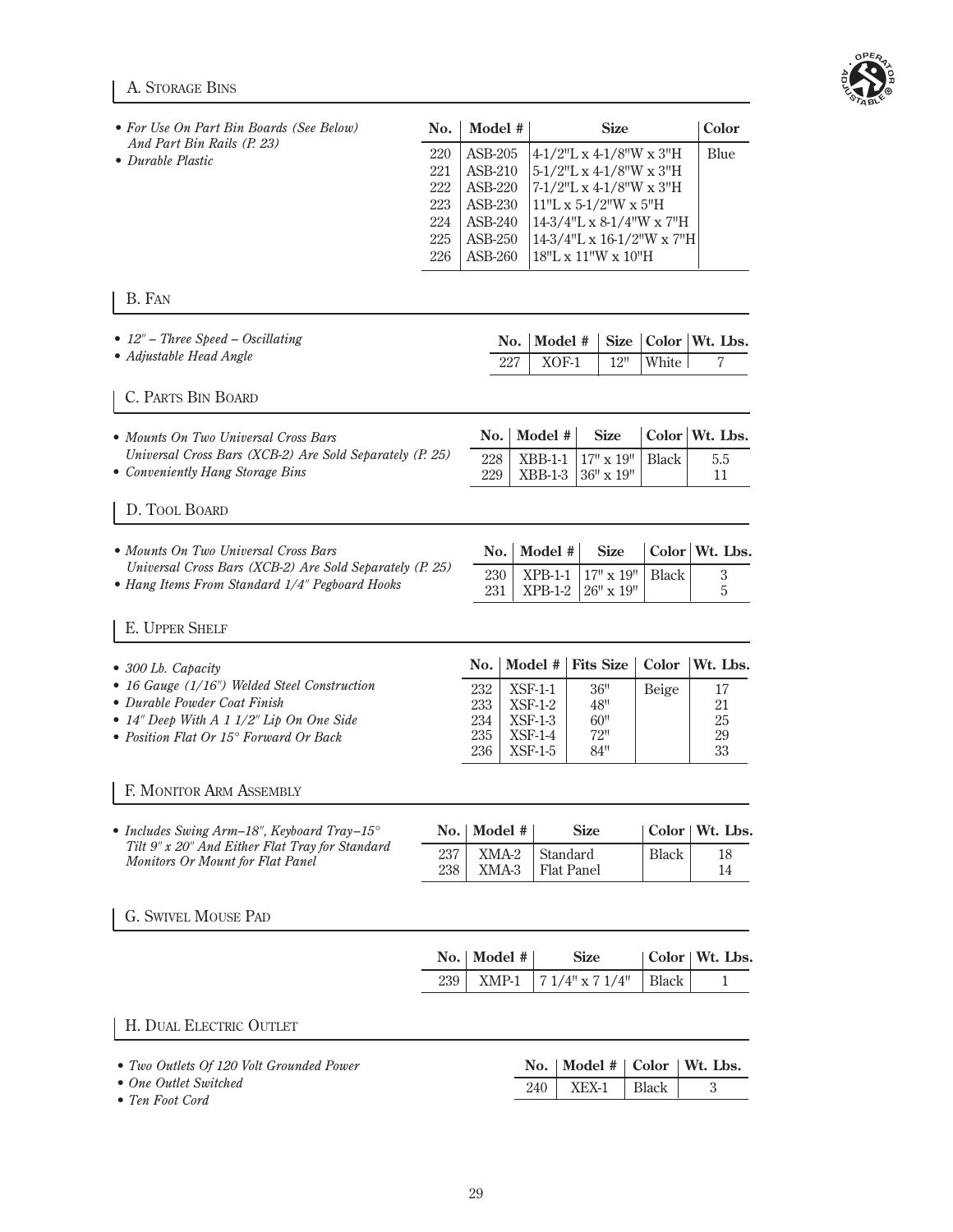## **ACCESSORIES**

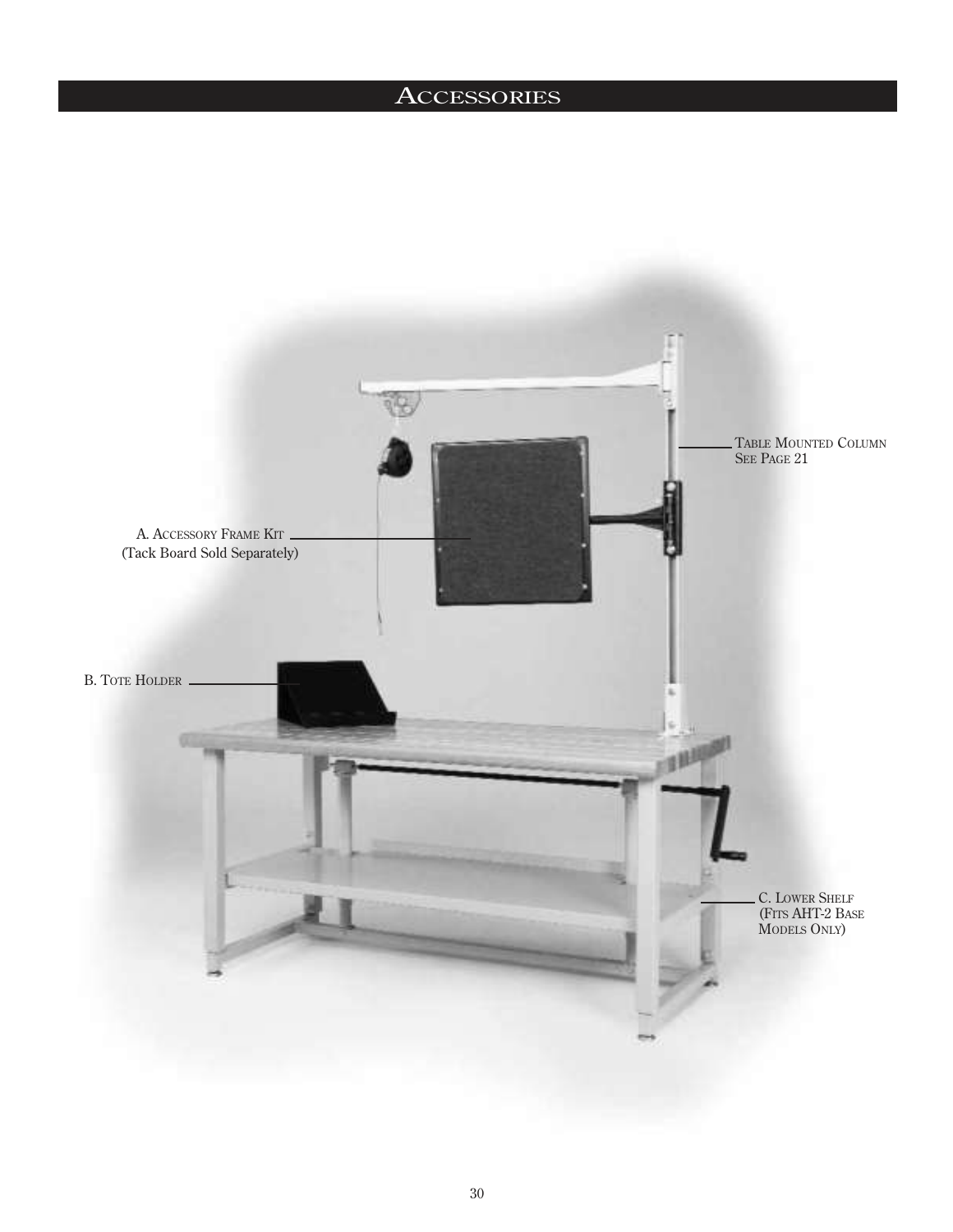

- *50 Lb. Weight Capacity*
- *Use To Mount 17" x 19" Accessory Boards*

| No.   Model #   Frame Size   Color   Wt. Lbs. |                                          |  |  |  |
|-----------------------------------------------|------------------------------------------|--|--|--|
|                                               | 241   XAF-3   17"W x 19"H   Black   17.5 |  |  |  |

No. | Model # | Style | Color | Wt. Lbs. 248 XCP-1 Vertical Black 7.5

*• Includes XSA-1 Swing Arm*

## B. TOTE HOLDER

| • Use To Hold Totes At $35^{\circ}$ Angle                      | No.   Model # | Size                                                                                                  | Color Wt. Lbs. |
|----------------------------------------------------------------|---------------|-------------------------------------------------------------------------------------------------------|----------------|
| • Attaches To Swing Arm (P. 27) Or Rests<br>On Any Worksurface |               | 242   XTH-2 $ 12^{\prime\prime}\text{Wx15}^{\prime\prime}\text{Dx2}^{\prime\prime}\text{Lip}$   Black |                |

## C. LOWER SHELF

| $\bullet$ 300 Lb. Capacity                   |                  |                    | No.   Model #   Fits Size   Color   Wt. Lbs. |       |          |
|----------------------------------------------|------------------|--------------------|----------------------------------------------|-------|----------|
| • 16 Gauge (1/16") Welded Steel Construction | 243 <sup> </sup> | <b>XSF-3-1</b>     | 36"                                          | Beige | 16       |
| • Durable Powder Coat Finish                 | 244              | XSF-3-2            | 48"                                          |       | 21       |
| • Fits AHT-2 Base Models Only                | 245<br>246       | XSF-3-3<br>XSF-3-4 | 60"<br>72"                                   |       | 30<br>36 |
| • Custom Sizes Available                     | 247              | XSF-3-5            | 84"                                          |       | 42       |

## CPU HOLDER

|  | • Adjustable Steel Frame |  |  |  |
|--|--------------------------|--|--|--|
|--|--------------------------|--|--|--|

- *Mounts Under Wood Or Formica Tops*
- **•** *Mounting Screws Included*

## COMPUTER KEYBOARD TRAY

| • Retracts Under Worksurface | No.   Model # | <b>Size</b>                          | $\vert$ Color $\vert$ Wt. Lbs. |
|------------------------------|---------------|--------------------------------------|--------------------------------|
|                              |               | 249   XKT-2   17 3/4" In-Out   Black |                                |



## LAZY SUSAN

| • Two Steel Plates (.25" Thick)<br>$\bullet$ 24" Formica Top |     | $\text{No.} \mid \text{Model} \# \mid$ |                                               |    | Style Color Wt. Lbs. |
|--------------------------------------------------------------|-----|----------------------------------------|-----------------------------------------------|----|----------------------|
| • 1" Ball Transfers                                          | 250 | XLS-1                                  | Heavy Duty  LT                                |    | 35                   |
| $\bullet$ 350 lb. Capacity                                   | 251 |                                        | $W/O$ Stop<br>XLS-2   Heavy Duty<br>With Stop | LT | 38                   |

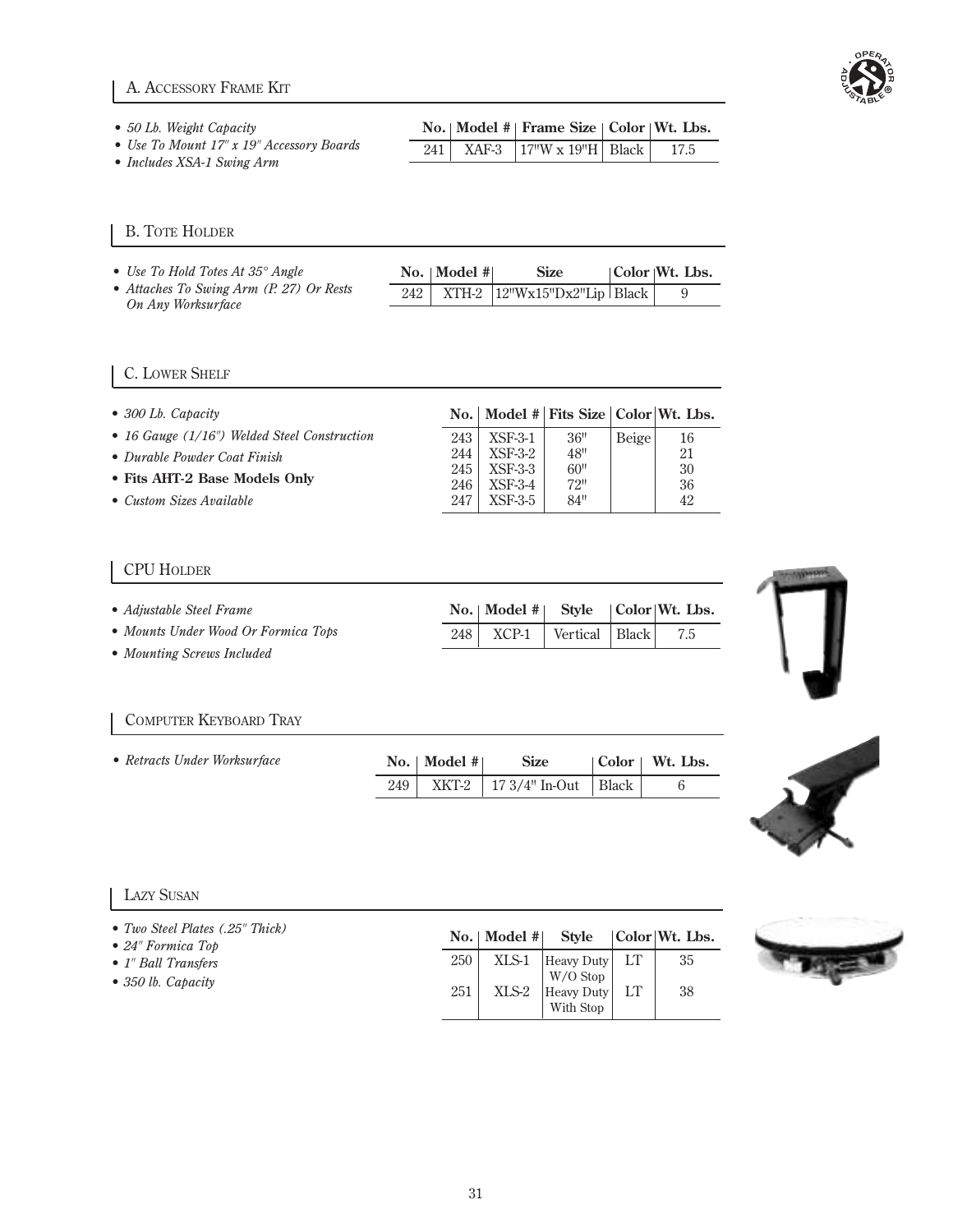## ORGANIZERS/COMPUTER STANDS

#### INDUSTRIAL ORGANIZER

| No. | Model #        | <b>Size</b> | Color | Wt. Lbs. |
|-----|----------------|-------------|-------|----------|
| 252 | <b>FSF-2-1</b> | 36" Frame   | Beige | 100      |
| 253 | <b>FSF-2-2</b> | 48" Frame   |       | 102      |
| 254 | <b>FSF-2-3</b> | 60" Frame   |       | 104      |
| 255 | <b>FSF-2-4</b> | 72" Frame   |       | 106      |
| 256 | <b>FSF-2-5</b> | 84" Frame   |       | 108      |

- *Freestanding For Use Over Existing Worksurfaces Or Conveyors*
- *Mounting Track Front And Back To Position Accessories*
- *94" Overall Height*
- *11 Gauge (1/8") Welded Steel Construction*
- *Durable Powder Coat Finish*





*Shown with optional accessories.*

### INDUSTRIAL COMPUTER STAND

| No. | Model #   | <b>Size</b> | Color | Wt. Lbs. |
|-----|-----------|-------------|-------|----------|
| 257 | $ICS-1-1$ | $24"$ W     | Beige | 75       |
| 258 | $ICS-1-2$ | $36"$ W     |       | 85       |

- *Bi-Level Design For Monitor And Keyboard*
- *Lower Shelf For Printer Or Storage*
- *16 Gauge (1/16") Welded Steel Construction*
- *Durable Powder Coat Finish*



### HOODED COMPUTER STAND

| No. | Model #            | <b>Size</b>                      | Color   Wt. Lbs. |
|-----|--------------------|----------------------------------|------------------|
| 259 | HCS-1              | $\vert$ 30"W x 22"D x 25"H Beige | 140              |
| 260 | $HCS-2$            |                                  | 144              |
|     | (With Lower Shelf) |                                  |                  |

*• Protects Computer/Monitor From Dust And Particles*

- *67" Overall Height*
- *11 (1/8") Gauge Welded Steed Construction*
- *Durable Powder Coat Finish*

*• Protects Computer/Monitor From Dust and Particles*

**Note:** *Optional Computer Keyboard Tray Sold Separately. (P. 31)*



*Shown with optional keyboard tray*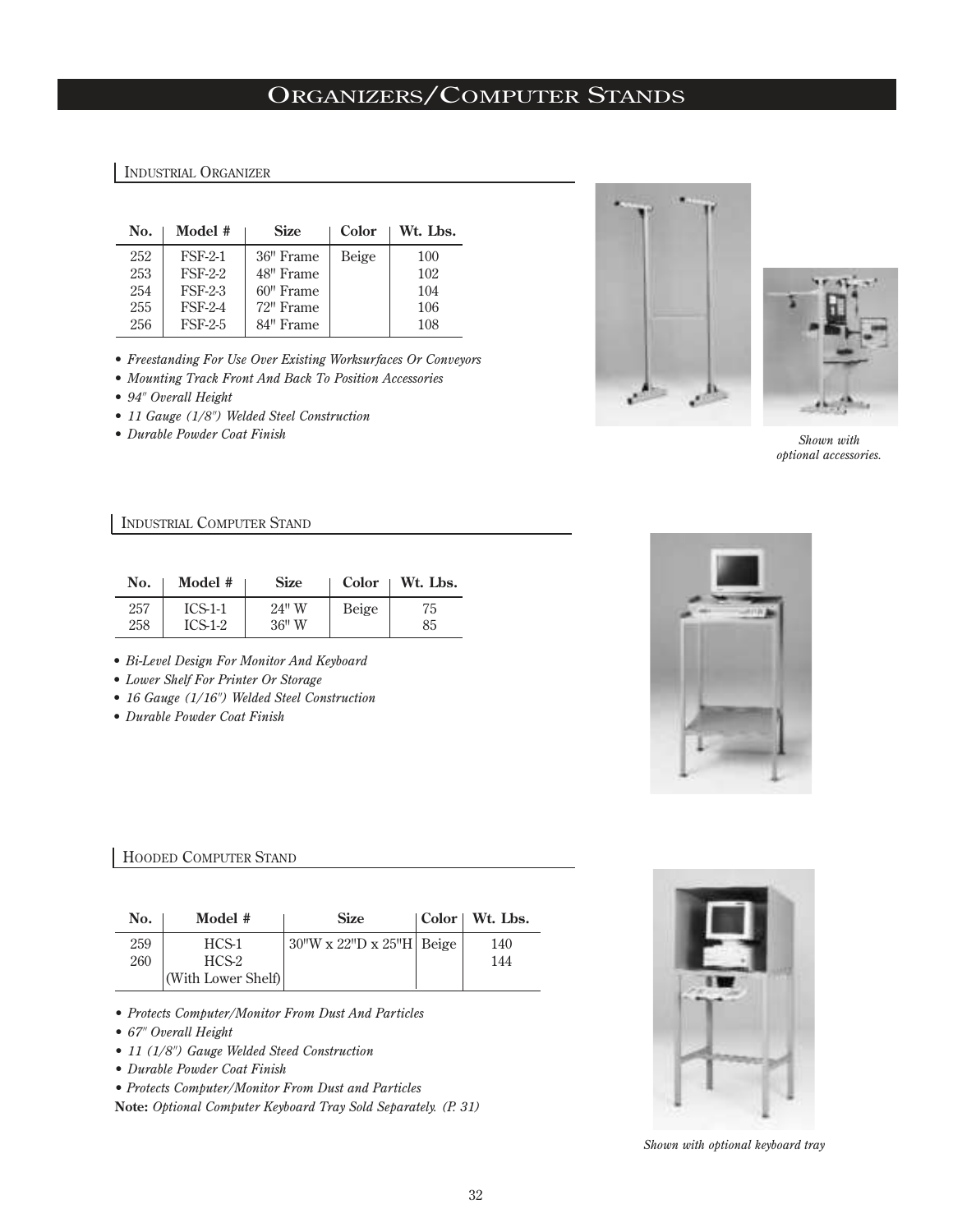# STANDS & CARTS

## ADJUSTABLE TOTE STAND

| No. | Model # | <b>Size</b>                             |       | $Color \perp Wt. Lbs.$ |
|-----|---------|-----------------------------------------|-------|------------------------|
| 261 | ATS-B   | Base                                    | Beige | 30                     |
| 262 | ATS-F   | $20'' \times 21''$ Flat                 |       | 10                     |
| 263 | ATS-30  | $20'' \times 21''$ Angle - $30^{\circ}$ |       | 14                     |
| 264 | ATS-45  | $20"$ x $21"$ Angle - $45°$             |       | 14                     |

*• 125 Lb. Capacity*

- *Base Holds Lightweight Aluminum Trays*
- *Base Height Adjustment Range 24" (12" to 36")*
- *11 Gauge (1/8") Welded Steel Construction*
- *Durable Powder Coat Finish*



*Note: Base Shown with optional Flat Tray.*

## ANGLED TOTE STAND

| No. | Model # | <b>Size</b>                    |       | $Color \mid Wt. Lbs.$ |
|-----|---------|--------------------------------|-------|-----------------------|
| 265 | FTS-1   | $30''$ H x $20''$ D x $18''$ W | Beige | 35                    |

- *250 Lb. Capacity*
- *30° Angled Steel Tray 20" x 18" x 2"*
- *Lower Shelf For Storage*
- *Custom Sizes Available*
- *11 Gauge (1/8") Welded Steel Construction*
- *Durable Powder Coat Finish*

## INDUSTRIAL CART

| No. | Model # | <b>Size</b>                               | Color   Wt. Lbs. |
|-----|---------|-------------------------------------------|------------------|
| 266 | FIC-1   | $20''W \times 36''L \times 35''H$   Beige |                  |

- *500 Lb. Capacity*
- *4" Rubber Casters 2 Rigid, 2 Swivel/Locking*
- *Custom Sizes Available*
- *11 Gauge (1/8") Welded Steel Construction*
- *Durable Powder Coat Finish*



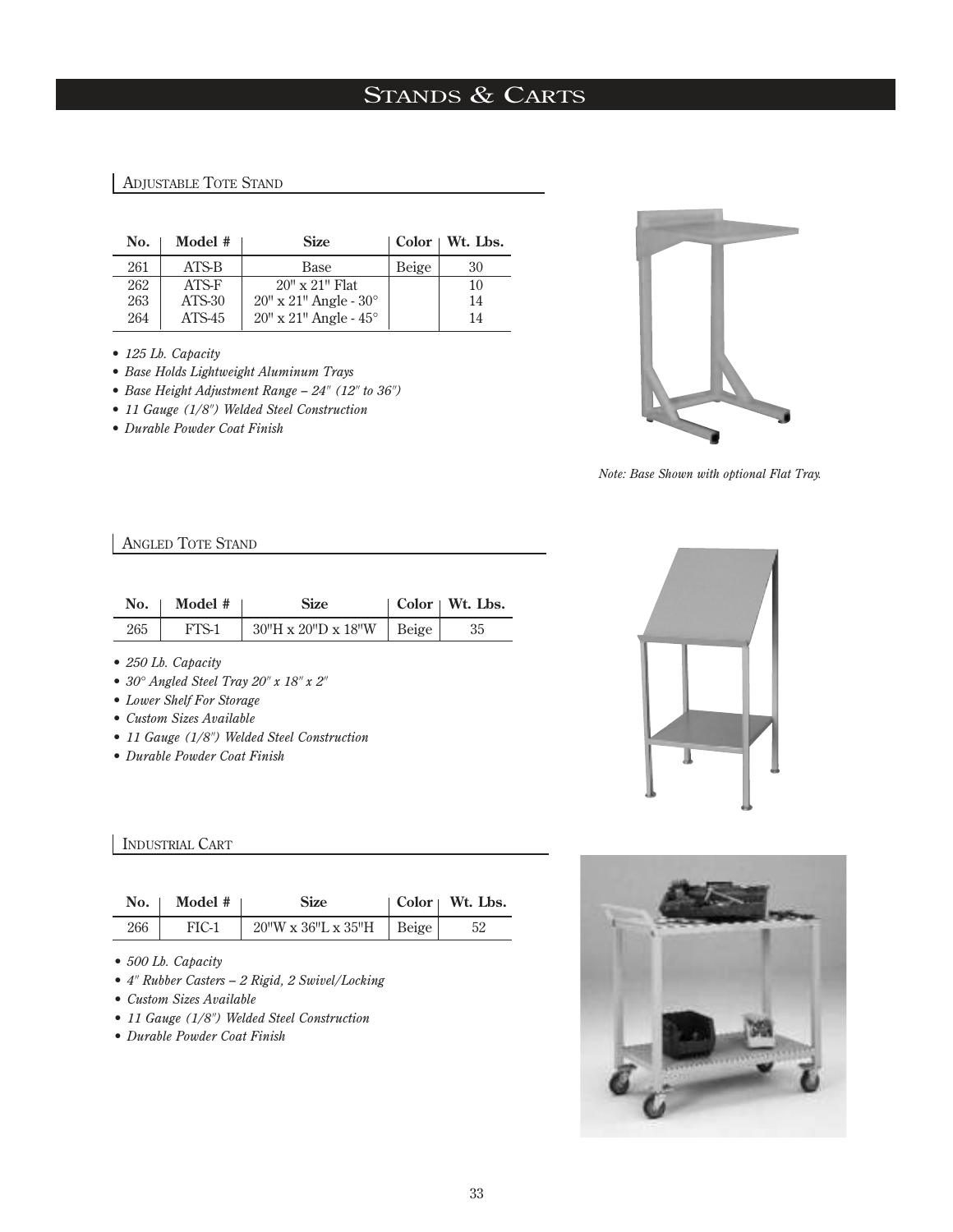## TERMS OF SALE

#### **DAMAGED OR LOST FREIGHT**

**Both title, and risk damage or loss, pass to the Buyer upon** *AMD*'s **delivery of products to a carrier. All shipments should be carefully examined before their acceptance. Any damage or loss should be noted on the Bill of Lading at the time of delivery, with the carrier being given immediate notice there of.** *AMD* **will not be responsible for products damaged or lost in transit. The Buyer is solely responsible for providing carriers with timely notice of any damage or loss occurring in transit, and for pursuing all claims against carriers for any such damage or loss.**

#### **SHIPPING CHARGES**

**All** *AMD* **products are shipped F.O.B., Holland, Michigan. The Buyer is solely responsible for all freight charges. A 10% fee will be added to any freight charges which** *AMD* **has been requested to "Prepay and Add" to its invoices. (The Buyer will be billed for all such charges and fees once** *AMD* **has received a final billing from the carrier.)**

#### ACCEPTANCE OF ORDERS/PRICES

All orders are subject to prior credit approval, and to acceptance by *AMD* at its office in Holland, Michigan. All prices are subject to change without notice, at any time prior to *AMD*'s acceptance of an order.

#### **CANCELLATION OF ORDERS**

**Cancellation of any order after its acceptance by** *AMD* **will require** *AMD*'s **approval. Since most** *AMD* **products are manufactured to order, cancellation may entail a charge of up to 75% of** *AMD*'s **invoice price (depending upon the products involved, their stage of completion, and other circumstances).**

### PAYMENT

All invoices are payable within 30 days of issuance; a service charge of 1.5% per month (18% per year) will be applied to all past-due accounts.

#### PARTIAL SHIPMENTS

Partial shipments will be made only when requested. Those portions of orders shipped will be invoiced at the time of shipment; with the balance thereof being shipped, and invoiced, when available. *AMD* reserves the right to ship on consecutive days, when doing so will result in lower freight charges.

### LEAD TIMES/SHIPPING DATES

Lead times and shipping dates (requested and/or quoted) are approximate only. While *AMD* will attempt to meet all such production and shipment schedules, *AMD* will not be liable for any delays incurred in the production, shipment, or ultimate delivery of its products, or for damages of any kind resulting therefrom.

#### LIMITED WARRANTY/ELECTION OF REMEDIES

All products sold by *AMD* are subject to the terms of a Limited Warranty against defects in materials and workmanship, which limit the Buyer's remedies to the repair, or replacement of products determined to have been defective thereunder. The Buyer's exclusive remedies for any loss, damage or expense associated with the purchase or use of *AMD*'s products will be those set forth in such Limited Warranty. *AMD* EXPRESSLY DISCLAIMS ANY AND ALL OTHER WARRANTIES OF ANY KIND, INCLUDING BUT NOT LIMITED TO EXPRESSED OR IMPLIED WARRANTIES AS TO THE MERCHANTABILITY OF ITS PRODUCTS OR THEIR FITNESS FOR A PARTICULAR PURPOSE OR USE.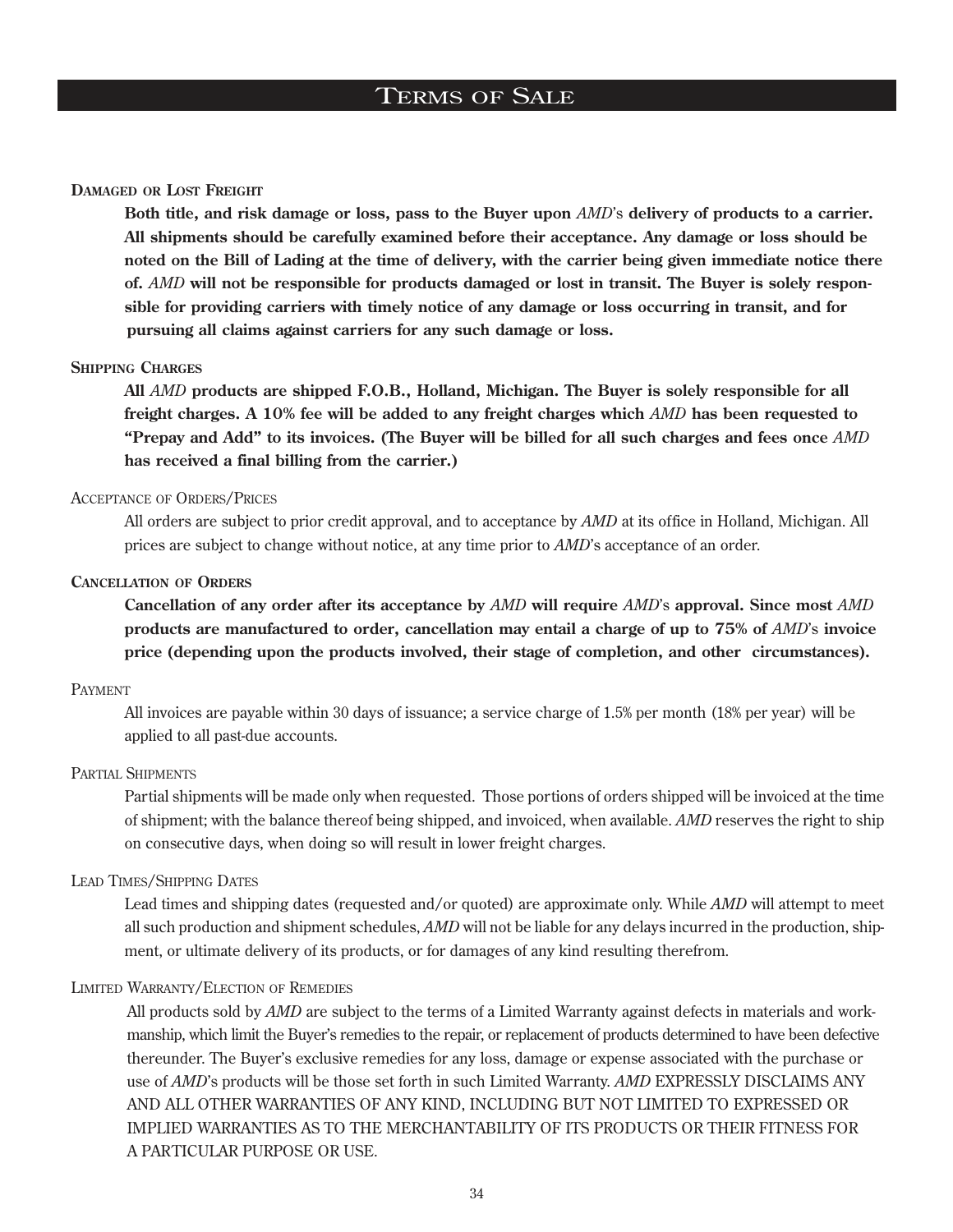## LIMITED WARRANTY

All Metal Designs, Inc. (*AMD*) warrants that the products it sells, or which are sold by its authorized representatives, distributors or agents will be free from defects in material and workmanship for a period of one (1) year from the date of their delivery to purchaser. *AMD*'s obligation, and purchaser's remedy under this limited warranty are limited to the repair or replacement, at *AMD*'s option, of products determined to have been defective within such period.

No person, firm or corporation is authorized to alter or amend the limited warranty extended herein, or *AMD*'s obligations hereunder. *AMD* **EXPRESSLY DISCLAIMS ANY AND ALL OTHER WARRANTIES OF ANY KIND, INCLUDING BUT NOT LIMITED TO EXPRESSED OR IMPLIED WARRANTIES AS TO MERCHANT-ABILITY OR FITNESS FOR A PARTICULAR PURPOSE OR USE.**

## **Election of Remedies/Limitation of Liability**

Purchaser's exclusive remedies for products determined to be defective will be those set forth in the foregoing limited warranty. In no event will *AMD* be liable for ordinary, incidental or consequential damages of any kind arising out of the purchase, installation or use of its products. In all events, the aggregate liability of *AMD* to purchaser shall be limited to an amount equal to the purchase price of the products(s) upon which liability is based.